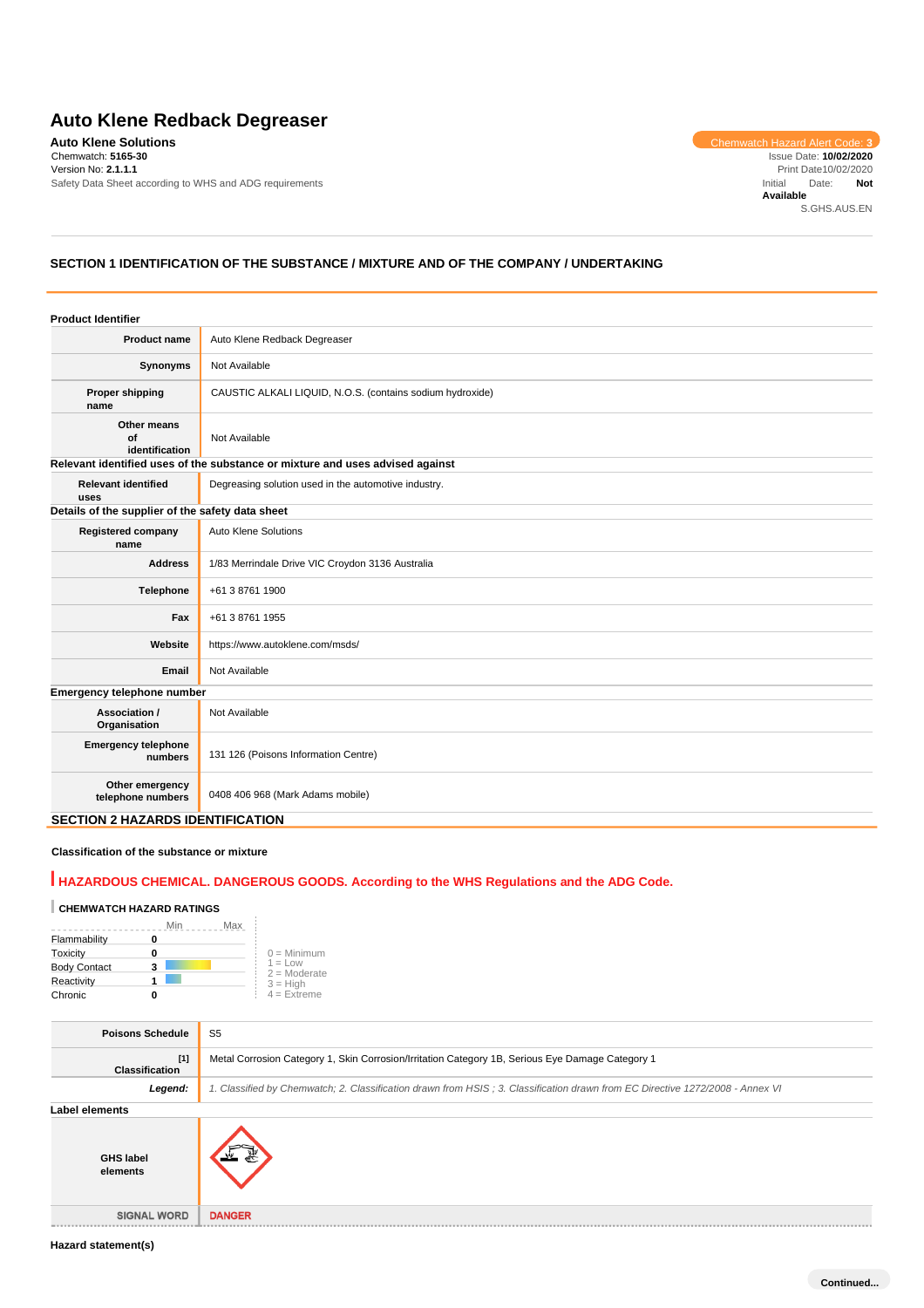# Chemwatch: **5165-30** Page **2** of **14** Issue Date: **10/02/2020 Auto Klene Redback Degreaser**

Version No: **2.1.1.1** Print Date: **10/02/2020**

| H290                                  | May be corrosive to metals.                                                                                                      |  |  |  |
|---------------------------------------|----------------------------------------------------------------------------------------------------------------------------------|--|--|--|
| H314                                  | Causes severe skin burns and eye damage.                                                                                         |  |  |  |
| H318                                  | Causes serious eye damage.                                                                                                       |  |  |  |
| Precautionary statement(s) Prevention |                                                                                                                                  |  |  |  |
| P260                                  | Do not breathe dust/fume/gas/mist/vapours/spray.                                                                                 |  |  |  |
| P280                                  | Wear protective gloves/protective clothing/eye protection/face protection.                                                       |  |  |  |
| P234                                  | Keep only in original container.                                                                                                 |  |  |  |
| Precautionary statement(s) Response   |                                                                                                                                  |  |  |  |
| P301+P330+P331                        | IF SWALLOWED: Rinse mouth. Do NOT induce vomiting.                                                                               |  |  |  |
| P303+P361+P353                        | IF ON SKIN (or hair): Remove/Take off immediately all contaminated clothing. Rinse skin with water/shower.                       |  |  |  |
| P305+P351+P338                        | IF IN EYES: Rinse cautiously with water for several minutes. Remove contact lenses, if present and easy to do. Continue rinsing. |  |  |  |
| P310                                  | Immediately call a POISON CENTER or doctor/physician.                                                                            |  |  |  |
| P363                                  | Wash contaminated clothing before reuse.                                                                                         |  |  |  |
| P390                                  | Absorb spillage to prevent material damage.                                                                                      |  |  |  |
| P304+P340                             | IF INHALED: Remove victim to fresh air and keep at rest in a position comfortable for breathing.                                 |  |  |  |
| Precautionary statement(s) Storage    |                                                                                                                                  |  |  |  |
| P405                                  | Store locked up.                                                                                                                 |  |  |  |
| Precautionary statement(s) Disposal   |                                                                                                                                  |  |  |  |
| P501                                  | Dispose of contents/container in accordance with local regulations.                                                              |  |  |  |
|                                       | <b>SECTION 3 COMPOSITION / INFORMATION ON INGREDIENTS</b>                                                                        |  |  |  |

# **Substances**

See section below for composition of Mixtures

## **Mixtures**

| <b>CAS No</b> | %[weight] | Name                                         |  |  |  |
|---------------|-----------|----------------------------------------------|--|--|--|
| 7758-29-4     | $0 - 10$  | sodium tripolyphosphate                      |  |  |  |
| Not Available | $0 - 10$  | Hydrotope, nonhazardous                      |  |  |  |
| Not Available | $0 - 10$  | Surfactant blend (proprietary non-hazardous) |  |  |  |
| 111-76-2      | $0 - 10$  | ethylene glycol monobutyl ether              |  |  |  |
| 1310-73-2     | $0 - 5$   | sodium hydroxide                             |  |  |  |
| 92502-70-0    | $0 - 5$   | eucalyptus oil                               |  |  |  |
|               | trace     | dye                                          |  |  |  |

# **SECTION 4 FIRST AID MEASURES**

| Description of first aid measures |                                                                                                                                                                                                                                                                                                                                                                                                                                                                                                                                                                                  |
|-----------------------------------|----------------------------------------------------------------------------------------------------------------------------------------------------------------------------------------------------------------------------------------------------------------------------------------------------------------------------------------------------------------------------------------------------------------------------------------------------------------------------------------------------------------------------------------------------------------------------------|
| <b>Eye Contact</b>                | If this product comes in contact with the eyes:<br>Immediately hold eyelids apart and flush the eye continuously with running water.<br>Ensure complete irrigation of the eye by keeping eyelids apart and away from eye and moving the eyelids by occasionally lifting the upper and<br>lower lids. I Continue flushing until advised to stop by the Poisons Information Centre or a doctor, or for at least 15 minutes.<br>▶ Transport to hospital or doctor without delay.<br>▶ Removal of contact lenses after an eye injury should only be undertaken by skilled personnel. |
| <b>Skin Contact</b>               | If skin or hair contact occurs:<br>Immediately flush body and clothes with large amounts of water, using safety shower if<br>available. • Quickly remove all contaminated clothing, including footwear.<br>▶ Wash skin and hair with running water. Continue flushing with water until advised to stop by the Poisons Information<br>Centre. Transport to hospital, or doctor.                                                                                                                                                                                                   |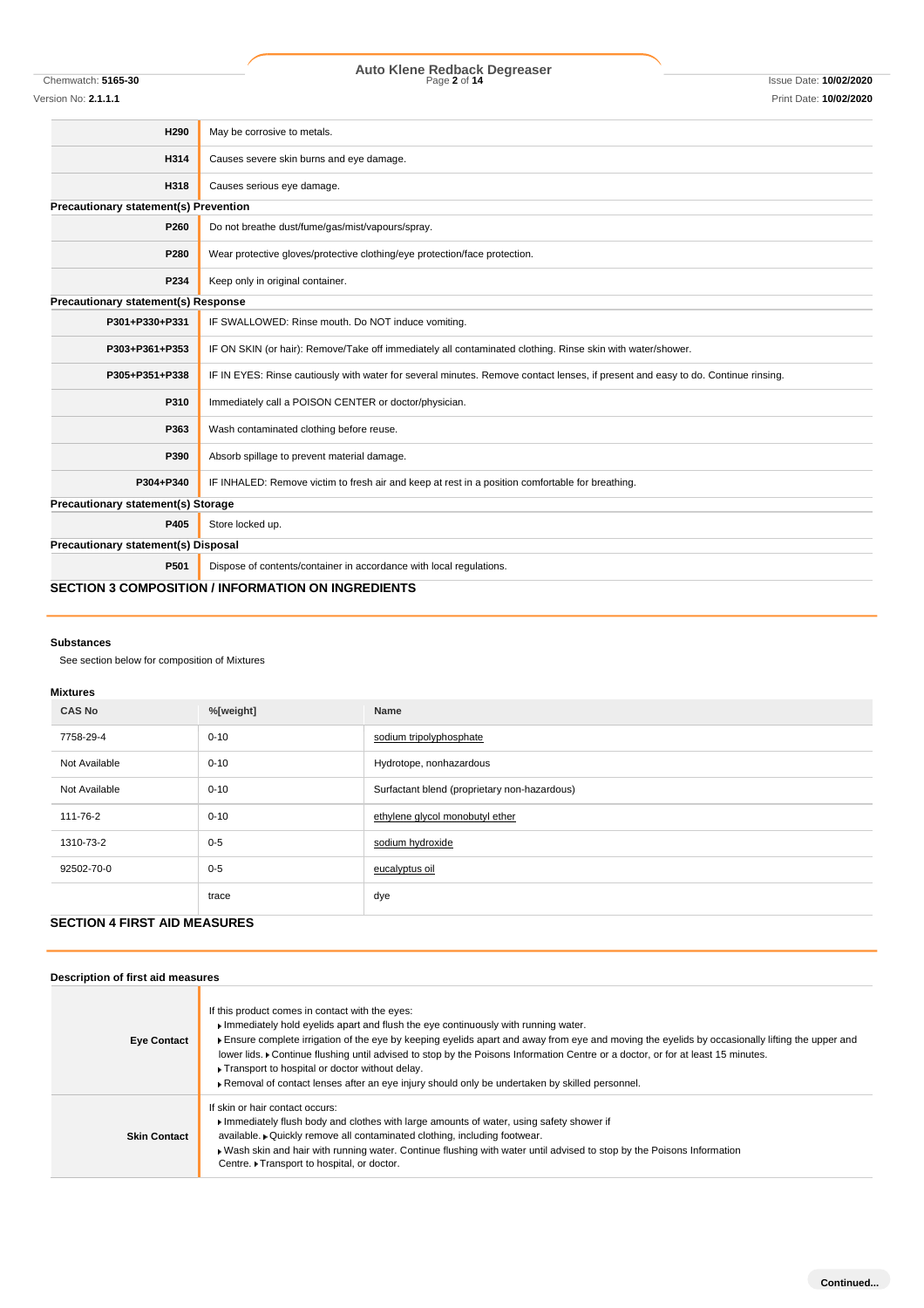**Auto Klene Redback Degreaser**

Chemwatch: **5165-30** Page **3** of **14** Issue Date: **10/02/2020**

Version No: **2.1.1.1** Print Date: **10/02/2020 Inhalation** If fumes or combustion products are inhaled remove from contaminated area. Lay patient down. Keep warm and rested. Prostheses such as false teeth, which may block airway, should be removed, where possible, prior to initiating first aid procedures. Apply artificial respiration if not breathing, preferably with a demand valve resuscitator, bag-valve mask device, or pocket mask as trained. Perform CPR if necessary. ▶ Transport to hospital, or doctor. Inhalation of vapours or aerosols (mists, fumes) may cause lung oedema. Corrosive substances may cause lung damage (e.g. lung oedema, fluid in the lungs). As this reaction may be delayed up to 24 hours after exposure, affected individuals need complete rest (preferably in semi-recumbent posture) and must be kept under medical observation even if no symptoms are (yet) manifested. Before any such manifestation, the administration of a spray containing a dexamethasone derivative or beclomethasone derivative may be considered. **This must definitely be left to a doctor or person authorised by him/her.** (ICSC13719) **Ingestion** For advice, contact a Poisons Information Centre or a doctor at once. ► Urgent hospital treatment is likely to be needed. If swallowed do **NOT** induce vomiting. If vomiting occurs, lean patient forward or place on left side (head-down position, if possible) to maintain open airway and prevent aspiration. Observe the patient carefully. Never give liquid to a person showing signs of being sleepy or with reduced awareness; i.e. becoming unconscious. Give water to rinse out mouth, then provide liquid slowly and as much as casualty can comfortably drink. **Transport to hospital or doctor without delay.** 

#### **Indication of any immediate medical attention and special treatment needed**

#### for phosphate salts intoxication:

- All treatments should be based on observed signs and symptoms of distress in the patient. Consideration should be given to the possibility that overexposure to materials other than this product may have occurred.
- Ingestion of large quantities of phosphate salts (over 1.0 grams for an adult) may cause an osmotic catharsis resulting in diarrhoea and probable abdominal cramps. Larger doses such as 4-8 grams will almost certainly cause these effects in everyone. In healthy individuals most of the ingested salt will be excreted in the faeces with the diarrhoea and, thus, not cause any systemic
- toxicity. Doses greater than 10 grams hypothetically may cause systemic toxicity.
- Treatment should take into consideration both anionic and cation portion of the molecule.

All phosphate salts, except calcium salts, have a hypothetical risk of hypocalcaemia, so calcium levels should be monitored.

Followed acute or short term repeated exposures to ethylene glycol monoalkyl ethers and their acetates:

- Hepatic metabolism produces ethylene glycol as a metabolite.
- Clinical presentation, following severe intoxication, resembles that of ethylene glycol exposures.
- Monitoring the urinary excretion of the alkoxyacetic acid metabolites may be a useful indication of exposure.
	- [Ellenhorn and Barceloux: Medical

Toxicology] For acute or short term repeated exposures to ethylene glycol:

Early treatment of ingestion is important. Ensure emesis is satisfactory. ×

- Test and correct for metabolic acidosis and hypocalcaemia.
- Apply sustained diuresis when possible with hypertonic mannitol.
- Evaluate renal status and begin haemodialysis if indicated. [I.L.O]
- Rapid absorption is an indication that emesis or lavage is effective only in the first few hours. Cathartics and charcoal are generally not effective. ×
- Correct acidosis, fluid/electrolyte balance and respiratory depression in the usual manner. Systemic acidosis (below 7.2) can be treated with intravenous sodium bicarbonate
- solution. ٠
- Ethanol therapy prolongs the half-life of ethylene glycol and reduces the formation of toxic metabolites.

Pyridoxine and thiamine are cofactors for ethylene glycol metabolism and should be given (50 to 100 mg respectively) intramuscularly, four times per day for 2 days. Magnesium is also a cofactor and should be replenished. The status of 4-methylpyrazole, in the treatment regime, is still uncertain. For clearance of the material and its metabolites, haemodialysis is much superior to peritoneal dialysis.

#### [Ellenhorn and Barceloux: Medical Toxicology]

It has been suggested that there is a need for establishing a new biological exposure limit before a workshift that is clearly below 100 mmol ethoxy-acetic acids per mole creatinine in morning urine of people occupationally exposed to ethylene glycol ethers. This arises from the finding that an increase in urinary stones may be associated with such exposures. Laitinen J., et al: Occupational & Environmental Medicine 1996; 53, 595-600 for corrosives:

BASIC TREATMENT

--------------------------------------------------------------

--------------------------------------------------------------

--------------------------------------------------------------

--------------------------------------------------------------

- Watch for signs of respiratory insufficiency and assist ventilation as necessary.
- Administer oxygen by non-rebreather mask at 10 to 15 l/min.
- Monitor and treat, where necessary, for pulmonary oedema .
- Monitor and treat, where necessary, for shock.
- Anticipate seizures.

Where eyes have been exposed, flush immediately with water and continue to irrigate with normal saline during transport to hospital.

- **DO NOT** use emetics. Where ingestion is suspected rinse mouth and give up to 200 ml water (5 ml/kg recommended) for dilution where patient is able to swallow, has a strong gag reflex and does not drool.
- Skin burns should be covered with dry, sterile bandages, following decontamination.

**DO NOT** attempt neutralisation as exothermic reaction may occur

#### ADVANCED TREATMENT

- Consider orotracheal or nasotracheal intubation for airway control in unconscious patient or where respiratory arrest has occurred. Positive-pressure ventilation using a bag-valve mask might be of use. Monitor and treat, where necessary, for arrhythmias
- ▶ Start an IV D5W TKO. If signs of hypovolaemia are present use lactated Ringers solution. Fluid overload might create complications.
- Drug therapy should be considered for pulmonary oedema.
- Hypotension with signs of hypovolaemia requires the cautious administration of fluids. Fluid overload might create

complications. Treat seizures with diazepam.

-------------------------------------------------------------- EMERGENCY DEPARTMENT

--------------------------------------------------------------

Establish a patent airway with suction where necessary.

Proparacaine hydrochloride should be used to assist eye irrigation.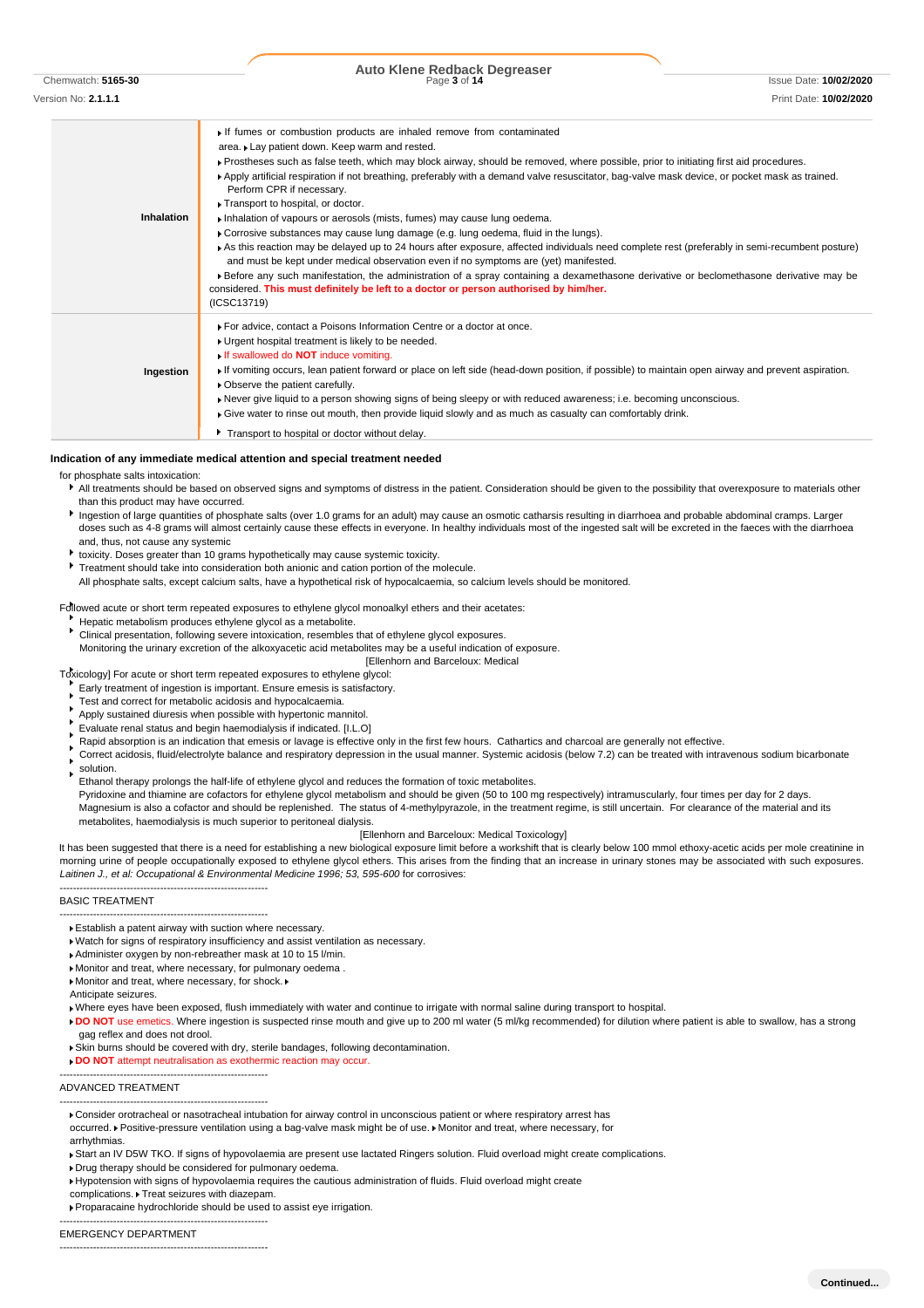# Chemwatch: **5165-30** Page **4** of **14** Issue Date: **10/02/2020 Auto Klene Redback Degreaser**

### Version No: **2.1.1.1** Print Date: **10/02/2020**

Laboratory analysis of complete blood count, serum electrolytes, BUN, creatinine, glucose, urinalysis, baseline for serum aminotransferases (ALT and AST), calcium, phosphorus and magnesium, may assist in establishing a treatment regime.

Positive end-expiratory pressure (PEEP)-assisted ventilation may be required for acute parenchymal injury or adult respiratory distress

syndrome. Consider endoscopy to evaluate oral injury. Consult a toxicologist as necessary.

*BRONSTEIN, A.C. and CURRANCE, P.L. EMERGENCY CARE FOR HAZARDOUS MATERIALS EXPOSURE: 2nd Ed. 1994*

# **SECTION 5 FIREFIGHTING MEASURES**

### **Extinguishing media**

- Water spray or fog.
- Foam.
- Dry chemical powder.
- BCF (where regulations permit).
- Carbon dioxide.

### **Special hazards arising from the substrate or mixture**

| <b>Fire Incompatibility</b>     | ▶ Avoid contamination with oxidising agents i.e. nitrates, oxidising acids, chlorine bleaches, pool chlorine etc. as ignition may result                                                                                                                                                                                                                                                                    |  |  |  |  |
|---------------------------------|-------------------------------------------------------------------------------------------------------------------------------------------------------------------------------------------------------------------------------------------------------------------------------------------------------------------------------------------------------------------------------------------------------------|--|--|--|--|
| <b>Advice for firefighters</b>  |                                                                                                                                                                                                                                                                                                                                                                                                             |  |  |  |  |
| <b>Fire Fighting</b>            | Alert Fire Brigade and tell them location and nature of hazard.<br>. Wear full body protective clothing with breathing apparatus.<br>▶ Prevent, by any means available, spillage from entering drains or water course.                                                                                                                                                                                      |  |  |  |  |
|                                 | . Use fire fighting procedures suitable for surrounding area.<br>Do not approach containers suspected to be hot.<br>Cool fire exposed containers with water spray from a protected location.<br>If safe to do so, remove containers from path of fire.                                                                                                                                                      |  |  |  |  |
| <b>Fire/Explosion</b><br>Hazard | Non combustible.<br>Not considered to be a significant fire risk.<br>Expansion or decomposition on heating may lead to violent rupture of containers.<br>Decomposes on heating and may produce toxic fumes of carbon monoxide<br>(CO). May emit acrid smoke.<br>Decomposition may produce toxic fumes of:, carbon dioxide (CO2), phosphorus oxides (POx), metal oxides, other pyrolysis products typical of |  |  |  |  |
| 050710110 1001051171            | burning organic material May emit corrosive fumes.<br><u>BELEA OF MEAQUBEQ</u>                                                                                                                                                                                                                                                                                                                              |  |  |  |  |

### **SECTION 6 ACCIDENTAL RELEASE MEASURES**

## **Personal precautions, protective equipment and emergency procedures**

| <b>Minor Spills</b> | Environmental hazard - contain spillage.<br>• Drains for storage or use areas should have retention basins for pH adjustments and dilution of spills before discharge or disposal of<br>material. Check regularly for spills and leaks.<br>Clean up all spills immediately.<br>Avoid breathing vapours and contact with skin and eyes.<br>• Control personal contact with the substance, by using protective equipment. •<br>Contain and absorb spill with sand, earth, inert material or vermiculite.<br>$\bullet$ Wipe up.<br>• Place in a suitable, labelled container for waste disposal. |
|---------------------|-----------------------------------------------------------------------------------------------------------------------------------------------------------------------------------------------------------------------------------------------------------------------------------------------------------------------------------------------------------------------------------------------------------------------------------------------------------------------------------------------------------------------------------------------------------------------------------------------|
| <b>Major Spills</b> | Environmental hazard - contain spillage.<br>▶ Clear area of personnel and move upwind.<br>Alert Fire Brigade and tell them location and nature of hazard.<br>. Wear full body protective clothing with breathing apparatus.<br>► Prevent, by any means available, spillage from entering drains or water course.<br>Stop leak if safe to do so.<br>Contain spill with sand, earth or vermiculite.<br>• Collect recoverable product into labelled containers for recycling.<br>Demand Dratesting Equipment education in contained in Continua 0 of the CDC                                     |

Personal Protective Equipment advice is contained in Section 8 of the SDS.

## **SECTION 7 HANDLING AND STORAGE**

| Precautions for safe handling |                                                                                                                                                                                                                                                                                                                                                       |  |  |
|-------------------------------|-------------------------------------------------------------------------------------------------------------------------------------------------------------------------------------------------------------------------------------------------------------------------------------------------------------------------------------------------------|--|--|
| Safe handling                 | DO NOT allow clothing wet with material to stay in contact with skin<br>Avoid all personal contact, including inhalation.<br>▶ Wear protective clothing when risk of exposure occurs.<br>▶ Use in a well-ventilated area.<br>Avoid contact with moisture.<br>Avoid contact with incompatible materials.<br>When handling, DO NOT eat, drink or smoke. |  |  |
|                               | Keep containers securely sealed when not in use.                                                                                                                                                                                                                                                                                                      |  |  |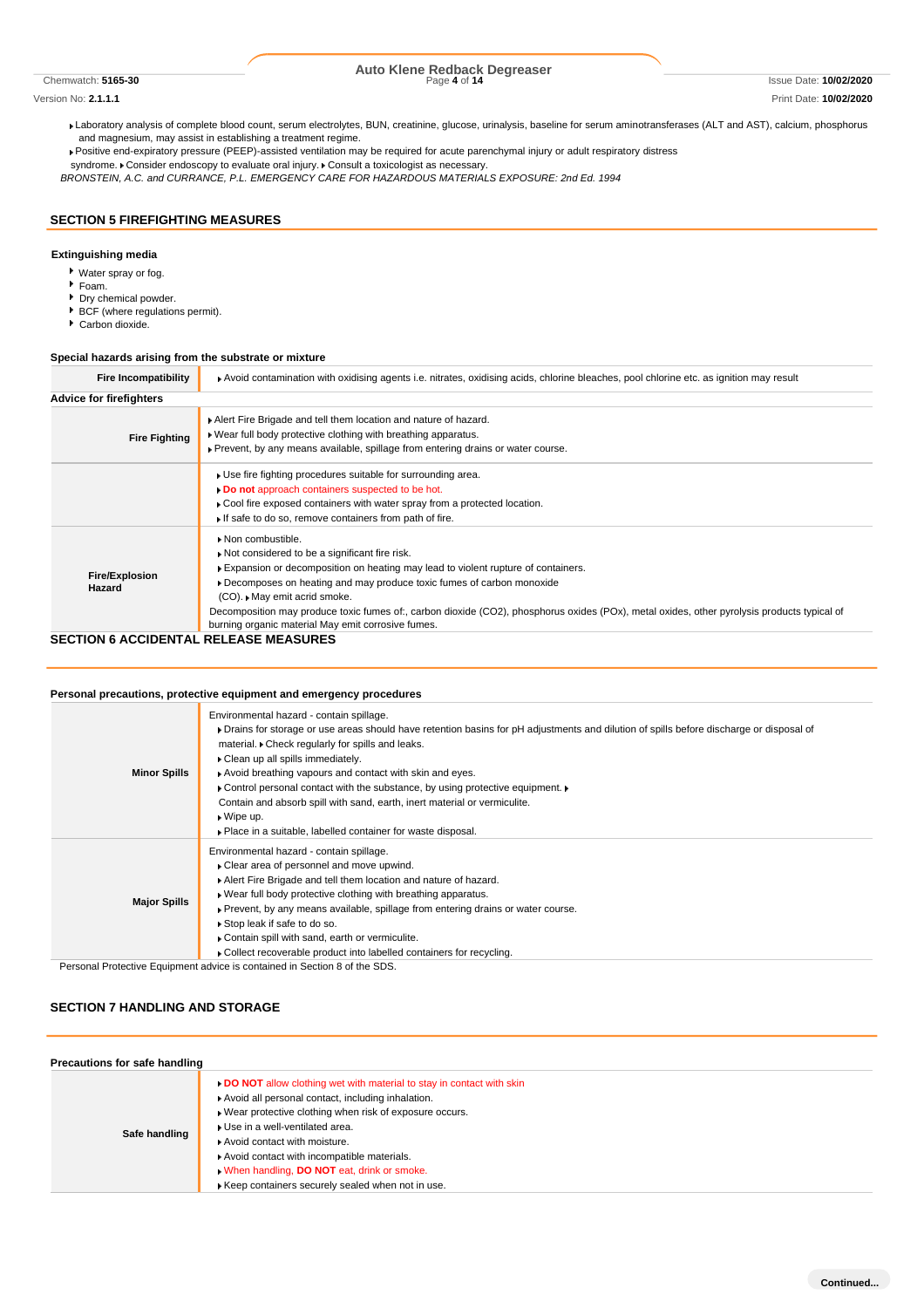# Chemwatch: **5165-30** Page **5** of **14** Issue Date: **10/02/2020 Auto Klene Redback Degreaser**

**Other information** Store in original containers. Keep containers securely sealed. Store in a cool, dry, well-ventilated area. ► Store away from incompatible materials and foodstuff containers. Protect containers against physical damage and check regularly for leaks. Observe manufacturer's storage and handling recommendations contained within this SDS. **Conditions for safe storage, including any incompatibilities Suitable container** Lined metal can, lined metal pail/ can. Plastic pail. Polyliner drum. Packing as recommended by manufacturer. Check all containers are clearly labelled and free from leaks. For low viscosity materials Drums and jerricans must be of the non-removable head type. Where a can is to be used as an inner package, the can must have a screwed enclosure. For materials with a viscosity of at least 2680 cSt. (23 deg. C) and solids (between 15 C deg. and 40 deg C.): Removable head packaging; Cans with friction closures and  $\ast$ low pressure tubes and cartridges may be used. - Where combination packages are used, and the inner packages are of glass, porcelain or stoneware, there must be sufficient inert cushioning material in contact with inner and outer packages unless the outer packaging is a close fitting moulded plastic box and the substances are not incompatible with the plastic. **Storage incompatibility** Avoid strong acids, acid chlorides, acid anhydrides and chloroformates. Avoid reaction with oxidising agents In presence of moisture, the material is corrosive to aluminium, zinc and tin producing highly flammable hydrogen gas. Avoid contamination of water, foodstuffs, feed or seed.

### **SECTION 8 EXPOSURE CONTROLS / PERSONAL PROTECTION**

# **Control parameters**

# **OCCUPATIONAL EXPOSURE LIMITS (OEL)**

|  |  | <b>INGREDIENT DATA</b> |  |
|--|--|------------------------|--|
|--|--|------------------------|--|

| <b>INGREDIENT DATA</b>                                                                                                                                                                                                                                                                                                                                                                                                                                                                                                                                                                                                                            |                                      |                      |                     |                 |                     |                      |                  |           |               |  |
|---------------------------------------------------------------------------------------------------------------------------------------------------------------------------------------------------------------------------------------------------------------------------------------------------------------------------------------------------------------------------------------------------------------------------------------------------------------------------------------------------------------------------------------------------------------------------------------------------------------------------------------------------|--------------------------------------|----------------------|---------------------|-----------------|---------------------|----------------------|------------------|-----------|---------------|--|
| <b>Source</b>                                                                                                                                                                                                                                                                                                                                                                                                                                                                                                                                                                                                                                     | Ingredient                           | <b>Material name</b> | <b>TWA</b>          |                 | <b>STEL</b>         |                      | Peak             |           | <b>Notes</b>  |  |
| Australia Exposure<br><b>Standards</b>                                                                                                                                                                                                                                                                                                                                                                                                                                                                                                                                                                                                            | ethylene glycol monobutyl ether      | 2-Butoxyethanol      | 96.9 mg/m3 / 20 ppm |                 | 242 mg/m3 / 50 ppm  |                      | Not Available    |           | Sk            |  |
| Australia Exposure<br><b>Standards</b>                                                                                                                                                                                                                                                                                                                                                                                                                                                                                                                                                                                                            | sodium hydroxide                     | Sodium hydroxide     | Not Available       |                 | Not Available       |                      | $2 \text{ mg/m}$ |           | Not Available |  |
| <b>EMERGENCY LIMITS</b>                                                                                                                                                                                                                                                                                                                                                                                                                                                                                                                                                                                                                           |                                      |                      |                     |                 |                     |                      |                  |           |               |  |
| Ingredient                                                                                                                                                                                                                                                                                                                                                                                                                                                                                                                                                                                                                                        | <b>Material name</b>                 |                      |                     | TEEL-1          | TEEL-2              |                      | TEEL-3           |           |               |  |
| sodium tripolyphosphate                                                                                                                                                                                                                                                                                                                                                                                                                                                                                                                                                                                                                           | Sodium tripolyphosphate              |                      |                     | $0.22$ mg/m $3$ |                     | $2.5 \text{ mg/m}$ 3 |                  | 620 mg/m3 |               |  |
| ethylene glycol monobutyl<br>ether                                                                                                                                                                                                                                                                                                                                                                                                                                                                                                                                                                                                                | Butoxyethanol, 2-; (Glycol ether EB) | 20 ppm               |                     |                 |                     |                      | 20 ppm           |           | 700 ppm       |  |
| sodium hydroxide                                                                                                                                                                                                                                                                                                                                                                                                                                                                                                                                                                                                                                  | Sodium hydroxide                     |                      | Not Available       | Not Available   |                     | Not Available        |                  |           |               |  |
| Ingredient                                                                                                                                                                                                                                                                                                                                                                                                                                                                                                                                                                                                                                        | <b>Original IDLH</b>                 |                      |                     |                 | <b>Revised IDLH</b> |                      |                  |           |               |  |
| sodium tripolyphosphate                                                                                                                                                                                                                                                                                                                                                                                                                                                                                                                                                                                                                           | Not Available                        |                      |                     |                 | Not Available       |                      |                  |           |               |  |
| Hydrotope, nonhazardous                                                                                                                                                                                                                                                                                                                                                                                                                                                                                                                                                                                                                           | Not Available                        |                      |                     |                 | Not Available       |                      |                  |           |               |  |
| Surfactant blend (proprietary<br>non-hazardous)                                                                                                                                                                                                                                                                                                                                                                                                                                                                                                                                                                                                   | Not Available<br>Not Available       |                      |                     |                 |                     |                      |                  |           |               |  |
| ethylene glycol monobutyl<br>ether                                                                                                                                                                                                                                                                                                                                                                                                                                                                                                                                                                                                                | 700 ppm                              |                      |                     |                 | 700 [Unch] ppm      |                      |                  |           |               |  |
| sodium hydroxide                                                                                                                                                                                                                                                                                                                                                                                                                                                                                                                                                                                                                                  | 250 mg/m3                            |                      |                     |                 | 10 $mg/m3$          |                      |                  |           |               |  |
| eucalyptus oil                                                                                                                                                                                                                                                                                                                                                                                                                                                                                                                                                                                                                                    | Not Available                        |                      |                     |                 | Not Available       |                      |                  |           |               |  |
| <b>Exposure controls</b>                                                                                                                                                                                                                                                                                                                                                                                                                                                                                                                                                                                                                          |                                      |                      |                     |                 |                     |                      |                  |           |               |  |
| Engineering controls are used to remove a hazard or place a barrier between the worker and the hazard. Well-designed engineering controls<br>can be highly effective in protecting workers and will typically be independent of worker interactions to provide this high level of protection. The<br>basic types of engineering controls are:<br>Process controls which involve changing the way a job activity or process is done to reduce the risk.<br>Appropriate engineering<br>Enclosure and/or isolation of emission source which keeps a selected hazard "physically" away from the worker and ventilation that strategically<br>controle |                                      |                      |                     |                 |                     |                      |                  |           |               |  |

**controls** Enclosure and/or isolation of emission source which keeps a selected hazard "physically" away from the worker and ventilation that strategically "adds" and "removes" air in the work environment. Ventilation can remove or dilute an air contaminant if designed properly. The design of a ventilation system must match the particular process and chemical or contaminant in use. Employers may need to use multiple types of controls to prevent employee overexposure.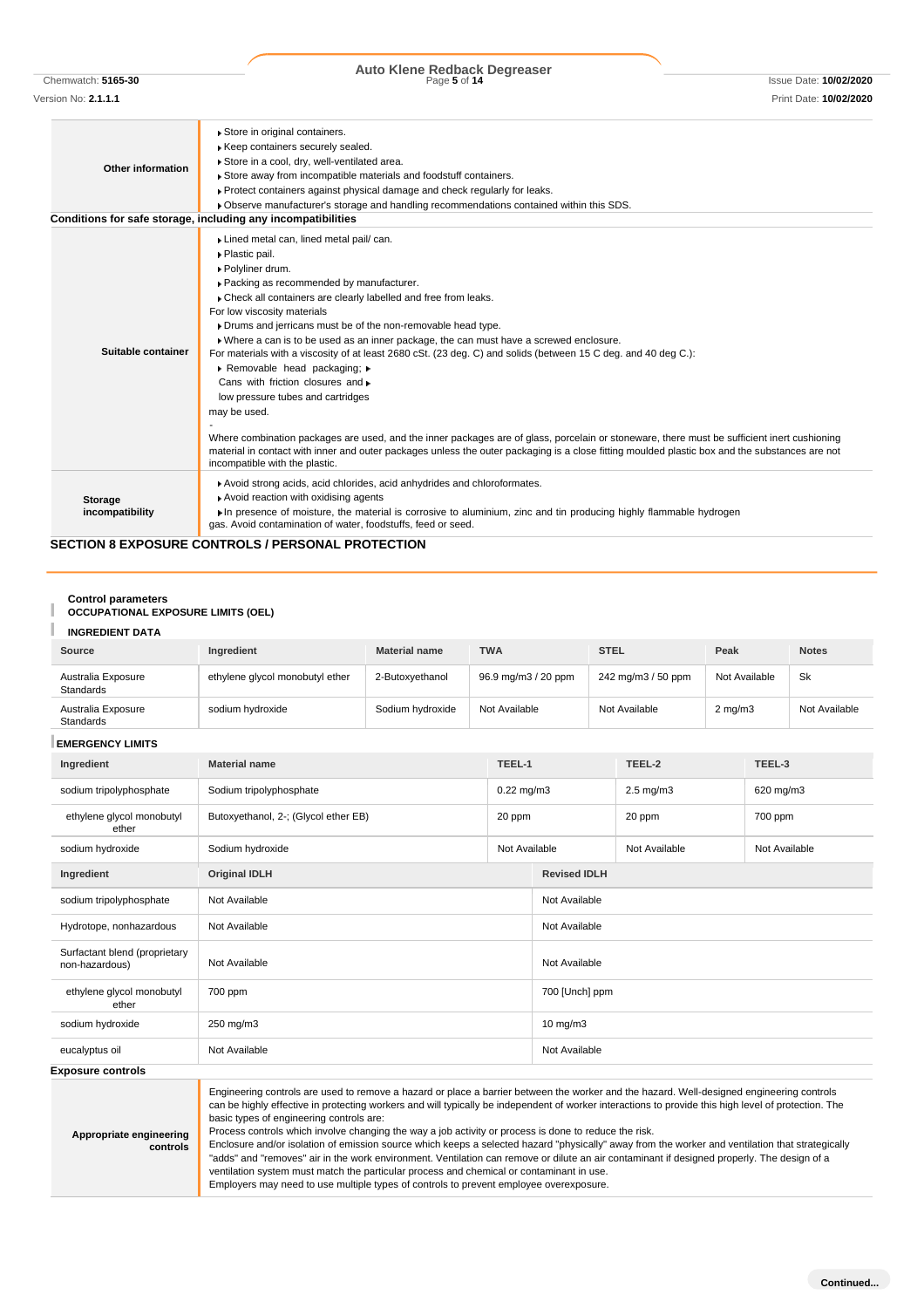Version No: **2.1.1.1** Print Date: **10/02/2020**

Chemwatch: **5165-30** Page **6** of **14** Issue Date: **10/02/2020 Auto Klene Redback Degreaser**

| <b>Personal protection</b> | <b>THESE</b>                                                                                                                                                                                                                                                                                                                                                                                                                                                                                                                                                                                                                                                                                                                                            |
|----------------------------|---------------------------------------------------------------------------------------------------------------------------------------------------------------------------------------------------------------------------------------------------------------------------------------------------------------------------------------------------------------------------------------------------------------------------------------------------------------------------------------------------------------------------------------------------------------------------------------------------------------------------------------------------------------------------------------------------------------------------------------------------------|
| Eye and face<br>protection | Chemical goggles.<br>Full face shield may be required for supplementary but never for primary protection of eyes.<br>Contact lenses may pose a special hazard; soft contact lenses may absorb and concentrate irritants. A written policy document, describing the<br>wearing of lenses or restrictions on use, should be created for each workplace or task. This should include a review of lens absorption and<br>adsorption for the class of chemicals in use and an account of injury experience. Medical and first-aid personnel should be trained in their<br>removal and suitable equipment should be readily available. In the event of chemical exposure, begin eye irrigation immediately and remove<br>contact lens as soon as practicable. |
| <b>Skin protection</b>     | See Hand protection below                                                                                                                                                                                                                                                                                                                                                                                                                                                                                                                                                                                                                                                                                                                               |
|                            | ▶ Wear chemical protective gloves, e.g. PVC.<br>▶ Wear safety footwear or safety gumboots, e.g. Rubber<br>» When handling corrosive liquids, wear trousers or overalls outside of boots, to avoid spills entering boots.<br>The selection of suitable gloves does not only depend on the material, but also on further marks of quality which vary from manufacturer to<br>manufacturer. Where the chemical is a preparation of several substances, the resistance of the glove material can not be calculated in advance<br>and has therefore to be checked prior to the application.<br>The exact break through time for substances has to be obtained from the manufacturer of the protective gloves and has to be observed when                     |

|                        | The exact break through time for substances has to be obtained from the manufacturer of the protective gloves and has to be observed when<br>making a final choice.                                                                    |
|------------------------|----------------------------------------------------------------------------------------------------------------------------------------------------------------------------------------------------------------------------------------|
|                        | Suitability and durability of glove type is dependent on usage. Important factors in the selection of gloves include:                                                                                                                  |
| Hands/feet protection  | rifrequency and duration of contact, $\rightarrow$                                                                                                                                                                                     |
|                        | chemical resistance of glove material,                                                                                                                                                                                                 |
|                        | ▶ glove thickness and                                                                                                                                                                                                                  |
|                        | ▶ dexterity                                                                                                                                                                                                                            |
|                        | Select gloves tested to a relevant standard (e.g. Europe EN 374, US F739, AS/NZS 2161.1 or national equivalent).                                                                                                                       |
|                        | • When prolonged or frequently repeated contact may occur, a glove with a protection class of 5 or higher (breakthrough time greater than 240<br>minutes according to EN 374, AS/NZS 2161.10.1 or national equivalent) is recommended. |
|                        | • When only brief contact is expected, a glove with a protection class of 3 or higher (breakthrough time greater than 60 minutes according to EN<br>374, AS/NZS 2161.10.1 or national equivalent) is recommended.                      |
| <b>Body protection</b> | See Other protection below                                                                                                                                                                                                             |
|                        | ▶ Overalls.                                                                                                                                                                                                                            |
|                        | ▶ PVC Apron.                                                                                                                                                                                                                           |
| Other protection       | ▶ PVC protective suit may be required if exposure severe.                                                                                                                                                                              |
|                        | ▶ Eyewash unit.                                                                                                                                                                                                                        |
|                        | Ensure there is ready access to a safety shower.                                                                                                                                                                                       |
| <b>Thermal hazards</b> | Not Available                                                                                                                                                                                                                          |
|                        |                                                                                                                                                                                                                                        |

# **Recommended material(s)**

### **GLOVE SELECTION INDEX**

Glove selection is based on a modified presentation of the: *"***Forsberg Clothing Performance Index".** The effect(s) of the following substance(s) are taken into account in the *computergenerated* selection:

### **Respiratory protection**

Type A Filter of sufficient capacity. (AS/NZS 1716 & 1715, EN 143:2000 & 149:2001, ANSI Z88 or national equivalent)

Where the concentration of gas/particulates in the breathing zone, approaches or exceeds the "Exposure Standard" (or ES), respiratory protection is required.

Auto Klene Redback Degreaser

| <b>Material</b>       | <b>CPI</b> |
|-----------------------|------------|
| <b>BUTYL</b>          | C          |
| NAT+NEOPR+NITRILE     | C          |
| <b>NATURAL RUBBER</b> | C          |
| NATURAL+NEOPRENE      | C          |
| <b>NEOPRENE</b>       | C          |
| NEOPRENE/NATURAL      | C          |
| <b>NITRILE</b>        | C          |
| NITRILE+PVC           | C          |
| PE                    | C          |
| PE/EVAL/PE            | C          |
| <b>PVA</b>            | C          |

| <b>PVC</b>        | C         |
|-------------------|-----------|
| SARANEX-23        | C         |
| SARANEX-23 2-PLY  | C         |
| <b>TEFLON</b>     | C         |
| VITON/CHLOROBUTYL | C         |
| ##sodium          | hydroxide |

\* CPI - Chemwatch Performance Index

A: Best Selection

B: Satisfactory; may degrade after 4 hours continuous immersion

C: Poor to Dangerous Choice for other than short term immersion

**NOTE**: As a series of factors will influence the actual performance of the glove, a final selection must be based on detailed observation. -

\* Where the glove is to be used on a short term, casual or infrequent basis, factors such as"feel" or convenience (e.g. disposability), may dictate a choice of gloves which might otherwise be unsuitable following long-term or frequent use. A qualified practitioner should be consulted.

## **SECTION 9 PHYSICAL AND CHEMICAL PROPERTIES**

Degree of protection varies with both face-piece and Class of filter; the nature of

| protection varies with Type of filter. |  |  |  |  |
|----------------------------------------|--|--|--|--|
|----------------------------------------|--|--|--|--|

| <b>Required Minimum</b><br><b>Protection Factor</b> | Half-Face<br>Respirator | <b>Full-Face</b><br>Respirator | <b>Powered Air</b><br>Respirator |
|-----------------------------------------------------|-------------------------|--------------------------------|----------------------------------|
| up to $5 \times ES$                                 | A-AUS / Class<br>1      | -                              | A-PAPR-AUS /<br>Class 1          |
| up to $25 \times ES$                                | Air-line*               | $A-2$                          | A-PAPR-2                         |
| up to $50 \times ES$                                | ۰                       | $A-3$                          |                                  |
| $50+ x ES$                                          | ۰                       | Air-line**                     |                                  |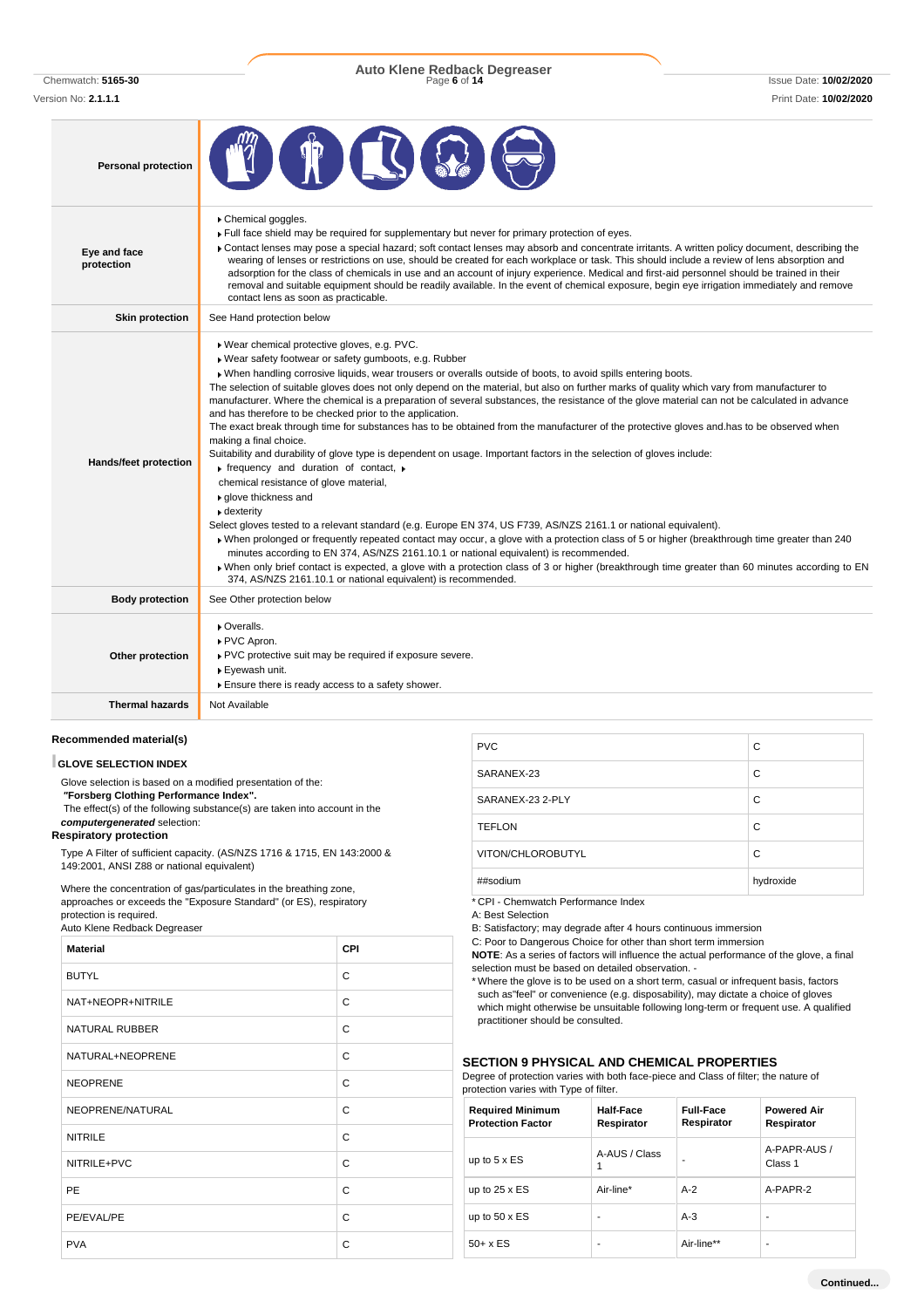# Chemwatch: **5165-30** Page **7** of **14** Issue Date: **10/02/2020 Auto Klene Redback Degreaser**

=

Version No: **2.1.1.1** Print Date: **10/02/2020**

^ - Full-face

A(All classes) = Organic vapours, B AUS or B1 = Acid gasses, B2 = Acid gas or hydrogen cyanide(HCN), B3 = Acid gas or hydrogen cyanide(HCN), E = Sulfur dioxide(SO2), G =

Agricultural chemicals, K = Ammonia(NH3), Hg = Mercury, NO = Oxides of nitrogen, MB

Methyl bromide, AX = Low boiling point organic compounds(below 65 degC)

| Information on basic physical and chemical properties         |                                                          |                                               |                |
|---------------------------------------------------------------|----------------------------------------------------------|-----------------------------------------------|----------------|
| Appearance                                                    | Dark red liquid with eucalyptus odour; mixes with water. |                                               |                |
| <b>Physical state</b>                                         | Liquid                                                   | Relative density (Water =<br>1)               | 1.065          |
| Odour                                                         | Not Available                                            | Partition coefficient n-<br>octanol / water   | Not Available  |
| Odour threshold                                               | Not Available                                            | Auto-ignition<br>temperature<br>$(^{\circ}C)$ | Not Applicable |
| pH (as supplied)                                              | ~13                                                      | Decomposition<br>temperature                  | Not Available  |
| <b>Melting</b><br>point<br>$\prime$<br>freezing<br>point (°C) | $\sim 0$                                                 | Viscosity (cSt)                               | Not Available  |
| Initial boiling point and<br>boiling range (°C)               | ~100                                                     | Molecular weight<br>(g/mol)                   | Not Applicable |
| Flash point (°C)                                              | Not Applicable                                           | <b>Taste</b>                                  | Not Available  |
| <b>Evaporation rate</b>                                       | Not Available                                            | <b>Explosive</b><br>properties                | Not Available  |
| Flammability                                                  | Not Applicable                                           | Oxidising<br>properties                       | Not Available  |
| <b>Upper Explosive Limit</b><br>(%)                           | Not Applicable                                           | <b>Surface Tension (dyn/cm</b><br>or mN/m)    | Not Available  |
| <b>Lower Explosive Limit</b><br>(%)                           | Not Applicable                                           | <b>Volatile Component (%vol)</b>              | Not Available  |
| Vapour pressure<br>(kPa)                                      | 2 @ 20 degC                                              | Gas group                                     | Not Available  |
| Solubility in water<br>(g/L)                                  | Miscible                                                 | pH as a solution<br>(1%)                      | ~12            |
| Vapour density (Air =<br>1)                                   | Not Available                                            | VOC g/L                                       | Not Available  |

## **SECTION 10 STABILITY AND REACTIVITY**

| Reactivity                                 | See section 7                                                                                                                      |
|--------------------------------------------|------------------------------------------------------------------------------------------------------------------------------------|
| <b>Chemical stability</b>                  | Unstable in the presence of incompatible materials.<br>▶ Product is considered stable.<br>Hazardous polymerisation will not occur. |
| Possibility of hazardous<br>reactions      | See section 7                                                                                                                      |
| <b>Conditions to</b><br>avoid              | See section 7                                                                                                                      |
| Incompatible<br>materials                  | See section 7                                                                                                                      |
| <b>Hazardous decomposition</b><br>products | See section 5                                                                                                                      |

# **SECTION 11 TOXICOLOGICAL INFORMATION**

# **Information on toxicological effects**

| <b>Inhaled</b> | Not normally a hazard due to non-volatile nature of product<br>Inhaling corrosive bases may irritate the respiratory tract. Symptoms include cough, choking, pain and damage to the mucous membrane.                                                                               |
|----------------|------------------------------------------------------------------------------------------------------------------------------------------------------------------------------------------------------------------------------------------------------------------------------------|
| Ingestion      | The material can produce chemical burns within the oral cavity and gastrointestinal tract following ingestion.<br>Accidental ingestion of the material may be damaging to the health of the individual.<br>Ingestion may result in nausea, abdominal irritation, pain and vomiting |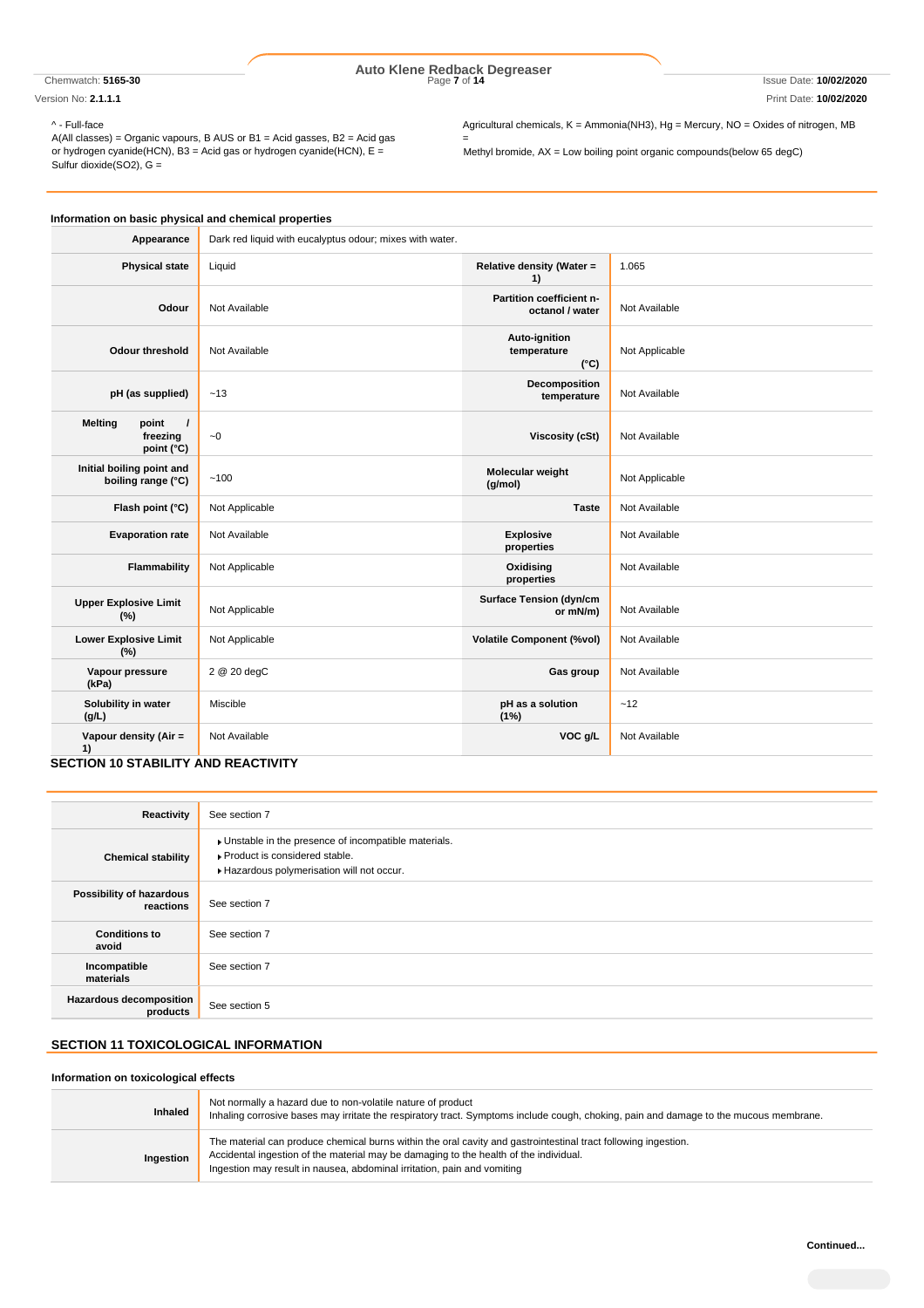Chemwatch: **5165-30** Page **8** of **14** Issue Date: **10/02/2020 Auto Klene Redback Degreaser**

Version No: **2.1.1.1** Print Date: **10/02/2020**

| <b>Skin Contact</b>                              | The material can produce chemical burns following direct contact with the skin.<br>Open cuts, abraded or irritated skin should not be exposed to this material<br>Entry into the blood-stream, through, for example, cuts, abrasions or lesions, may produce systemic injury with harmful effects. Examine the skin<br>prior to the use of the material and ensure that any external damage is suitably protected.                                                                                                                                                                                                                                                                                                                                                                                                                                                                                                                                                                                                                                                                                                                                                                                                                                                                                                                                                                                                                                                                     |                                     |  |
|--------------------------------------------------|----------------------------------------------------------------------------------------------------------------------------------------------------------------------------------------------------------------------------------------------------------------------------------------------------------------------------------------------------------------------------------------------------------------------------------------------------------------------------------------------------------------------------------------------------------------------------------------------------------------------------------------------------------------------------------------------------------------------------------------------------------------------------------------------------------------------------------------------------------------------------------------------------------------------------------------------------------------------------------------------------------------------------------------------------------------------------------------------------------------------------------------------------------------------------------------------------------------------------------------------------------------------------------------------------------------------------------------------------------------------------------------------------------------------------------------------------------------------------------------|-------------------------------------|--|
| Eye                                              | The material can produce chemical burns to the eye following direct contact. Vapours or mists may be extremely<br>irritating. If applied to the eyes, this material causes severe eye damage.                                                                                                                                                                                                                                                                                                                                                                                                                                                                                                                                                                                                                                                                                                                                                                                                                                                                                                                                                                                                                                                                                                                                                                                                                                                                                          |                                     |  |
| <b>Chronic</b>                                   | Repeated or prolonged exposure to corrosives may result in the erosion of teeth, inflammatory and ulcerative changes in the mouth and necrosis<br>(rarely) of the jaw. Bronchial irritation, with cough, and frequent attacks of bronchial pneumonia may ensue.<br>Substance accumulation, in the human body, may occur and may cause some concern following repeated or long-term occupational<br>exposure. There is some evidence from animal testing that exposure to this material may result in toxic effects to the unborn baby.<br>Based on experience with similar materials, there is a possibility that exposure to the material may reduce fertility in humans at levels which do not<br>cause other toxic effects.<br>In long-term animal studies, inorganic polyphosphates produced growth inhibition, increased kidney weights, bone decalcification, enlargement of<br>the parathyroid gland, inorganic phosphate in the urine, focal necrosis of the kidney and alterations of muscle fibre size. Inorganic phosphates<br>have not been shown to cause cancer, genetic damage or reproductive or developmental damage in animal tests.<br>There has been some concern that this material can cause cancer or mutations but there is not enough data to make an assessment.<br>Ethylene glycol esters and their ethers cause wasting of the testicles, reproductive changes, infertility and changes to kidney function. Shorter chain<br>compounds are more dangerous. |                                     |  |
|                                                  | <b>TOXICITY</b>                                                                                                                                                                                                                                                                                                                                                                                                                                                                                                                                                                                                                                                                                                                                                                                                                                                                                                                                                                                                                                                                                                                                                                                                                                                                                                                                                                                                                                                                        | <b>IRRITATION</b>                   |  |
| <b>Auto Klene</b><br><b>Redback</b><br>Degreaser | Not Available                                                                                                                                                                                                                                                                                                                                                                                                                                                                                                                                                                                                                                                                                                                                                                                                                                                                                                                                                                                                                                                                                                                                                                                                                                                                                                                                                                                                                                                                          | Not Available                       |  |
|                                                  |                                                                                                                                                                                                                                                                                                                                                                                                                                                                                                                                                                                                                                                                                                                                                                                                                                                                                                                                                                                                                                                                                                                                                                                                                                                                                                                                                                                                                                                                                        |                                     |  |
|                                                  | <b>TOXICITY</b>                                                                                                                                                                                                                                                                                                                                                                                                                                                                                                                                                                                                                                                                                                                                                                                                                                                                                                                                                                                                                                                                                                                                                                                                                                                                                                                                                                                                                                                                        | <b>IRRITATION</b>                   |  |
| sodium<br>tripolyphosphate                       | Dermal (rabbit) LD50: >3160 mg/kg <sup>4</sup>                                                                                                                                                                                                                                                                                                                                                                                                                                                                                                                                                                                                                                                                                                                                                                                                                                                                                                                                                                                                                                                                                                                                                                                                                                                                                                                                                                                                                                         | Nil reported                        |  |
|                                                  | Oral (rat) LD50: >2000 mg/kg                                                                                                                                                                                                                                                                                                                                                                                                                                                                                                                                                                                                                                                                                                                                                                                                                                                                                                                                                                                                                                                                                                                                                                                                                                                                                                                                                                                                                                                           |                                     |  |
|                                                  | <b>TOXICITY</b>                                                                                                                                                                                                                                                                                                                                                                                                                                                                                                                                                                                                                                                                                                                                                                                                                                                                                                                                                                                                                                                                                                                                                                                                                                                                                                                                                                                                                                                                        | <b>IRRITATION</b>                   |  |
| ethylene glycol monobutyl<br>ether               | dermal (rat) LD50: >2000 mg/kg                                                                                                                                                                                                                                                                                                                                                                                                                                                                                                                                                                                                                                                                                                                                                                                                                                                                                                                                                                                                                                                                                                                                                                                                                                                                                                                                                                                                                                                         | * [Union Carbide]                   |  |
|                                                  | Inhalation (rat) LC50: 450 ppm/4H                                                                                                                                                                                                                                                                                                                                                                                                                                                                                                                                                                                                                                                                                                                                                                                                                                                                                                                                                                                                                                                                                                                                                                                                                                                                                                                                                                                                                                                      | Eye (rabbit): 100 mg SEVERE         |  |
|                                                  | Oral (rat) LD50: 250 mg/kg                                                                                                                                                                                                                                                                                                                                                                                                                                                                                                                                                                                                                                                                                                                                                                                                                                                                                                                                                                                                                                                                                                                                                                                                                                                                                                                                                                                                                                                             | Eye (rabbit): 100 mg/24h-moderate   |  |
|                                                  |                                                                                                                                                                                                                                                                                                                                                                                                                                                                                                                                                                                                                                                                                                                                                                                                                                                                                                                                                                                                                                                                                                                                                                                                                                                                                                                                                                                                                                                                                        | Skin (rabbit): 500 mg, open; mild   |  |
|                                                  |                                                                                                                                                                                                                                                                                                                                                                                                                                                                                                                                                                                                                                                                                                                                                                                                                                                                                                                                                                                                                                                                                                                                                                                                                                                                                                                                                                                                                                                                                        |                                     |  |
|                                                  | <b>TOXICITY</b>                                                                                                                                                                                                                                                                                                                                                                                                                                                                                                                                                                                                                                                                                                                                                                                                                                                                                                                                                                                                                                                                                                                                                                                                                                                                                                                                                                                                                                                                        | <b>IRRITATION</b>                   |  |
|                                                  |                                                                                                                                                                                                                                                                                                                                                                                                                                                                                                                                                                                                                                                                                                                                                                                                                                                                                                                                                                                                                                                                                                                                                                                                                                                                                                                                                                                                                                                                                        |                                     |  |
| sodium hydroxide                                 | Oral (rabbit) LD50: 325 mg/kg                                                                                                                                                                                                                                                                                                                                                                                                                                                                                                                                                                                                                                                                                                                                                                                                                                                                                                                                                                                                                                                                                                                                                                                                                                                                                                                                                                                                                                                          | Eye (rabbit): 0.05 mg/24h SEVERE    |  |
|                                                  |                                                                                                                                                                                                                                                                                                                                                                                                                                                                                                                                                                                                                                                                                                                                                                                                                                                                                                                                                                                                                                                                                                                                                                                                                                                                                                                                                                                                                                                                                        | Eye (rabbit):1 mg/24h SEVERE        |  |
|                                                  |                                                                                                                                                                                                                                                                                                                                                                                                                                                                                                                                                                                                                                                                                                                                                                                                                                                                                                                                                                                                                                                                                                                                                                                                                                                                                                                                                                                                                                                                                        | Eye (rabbit):1 mg/30s rinsed-SEVERE |  |
|                                                  |                                                                                                                                                                                                                                                                                                                                                                                                                                                                                                                                                                                                                                                                                                                                                                                                                                                                                                                                                                                                                                                                                                                                                                                                                                                                                                                                                                                                                                                                                        | Skin (rabbit): 500 mg/24h SEVERE    |  |
|                                                  |                                                                                                                                                                                                                                                                                                                                                                                                                                                                                                                                                                                                                                                                                                                                                                                                                                                                                                                                                                                                                                                                                                                                                                                                                                                                                                                                                                                                                                                                                        |                                     |  |
|                                                  | <b>TOXICITY</b>                                                                                                                                                                                                                                                                                                                                                                                                                                                                                                                                                                                                                                                                                                                                                                                                                                                                                                                                                                                                                                                                                                                                                                                                                                                                                                                                                                                                                                                                        | <b>IRRITATION</b>                   |  |
|                                                  |                                                                                                                                                                                                                                                                                                                                                                                                                                                                                                                                                                                                                                                                                                                                                                                                                                                                                                                                                                                                                                                                                                                                                                                                                                                                                                                                                                                                                                                                                        |                                     |  |
| eucalyptus oil                                   |                                                                                                                                                                                                                                                                                                                                                                                                                                                                                                                                                                                                                                                                                                                                                                                                                                                                                                                                                                                                                                                                                                                                                                                                                                                                                                                                                                                                                                                                                        |                                     |  |
|                                                  | Dermal (rabbit) LD50: 2480 mg/kg                                                                                                                                                                                                                                                                                                                                                                                                                                                                                                                                                                                                                                                                                                                                                                                                                                                                                                                                                                                                                                                                                                                                                                                                                                                                                                                                                                                                                                                       | Skin (rabbit): 500 mg/24h - mod     |  |
| Legend: 1                                        | Oral (rat) LD50: 2480 mg/kg<br>Value obtained from Europe ECHA Registered Substances - Acute toxicity 2.* Value obtained from manufacturer's SDS. Unless otherwise                                                                                                                                                                                                                                                                                                                                                                                                                                                                                                                                                                                                                                                                                                                                                                                                                                                                                                                                                                                                                                                                                                                                                                                                                                                                                                                     |                                     |  |
|                                                  | specified data extracted from RTECS - Register of Toxic Effect of chemical Substances                                                                                                                                                                                                                                                                                                                                                                                                                                                                                                                                                                                                                                                                                                                                                                                                                                                                                                                                                                                                                                                                                                                                                                                                                                                                                                                                                                                                  |                                     |  |
| <b>SODIUM</b><br><b>TRIPOLYPHOSPHATE</b>         | Asthma-like symptoms may continue for months or even years after exposure to the material ceases. This may be due to a non-allergenic condition<br>known as reactive airways dysfunction syndrome (RADS) which can occur following exposure to high levels of highly irritating compound. Key criteria<br>for the diagnosis<br>of RADS include the absence of preceding respiratory disease, in a non-atopic individual, with abrupt onset of persistent asthma-like symptoms within<br>minutes to hours of a documented exposure to the irritant. A reversible airflow pattern, on spirometry, with the presence of moderate to severe<br>bronchial hyperreactivity on methacholine challenge testing and the lack of minimal lymphocytic inflammation, without eosinophilia, have also been<br>included in the criteria for diagnosis of RADS. RADS (or asthma) following an irritating inhalation is an infrequent disorder with rates related to the<br>concentration of and duration of exposure to the irritating substance. Industrial bronchitis, on the other hand, is a disorder that occurs as result of<br>exposure due to high concentrations of irritating substance (often particulate in nature) and is completely reversible after exposure ceases. The<br>disorder is characterised by dyspnea, cough and mucus production.                                                                                                                                          |                                     |  |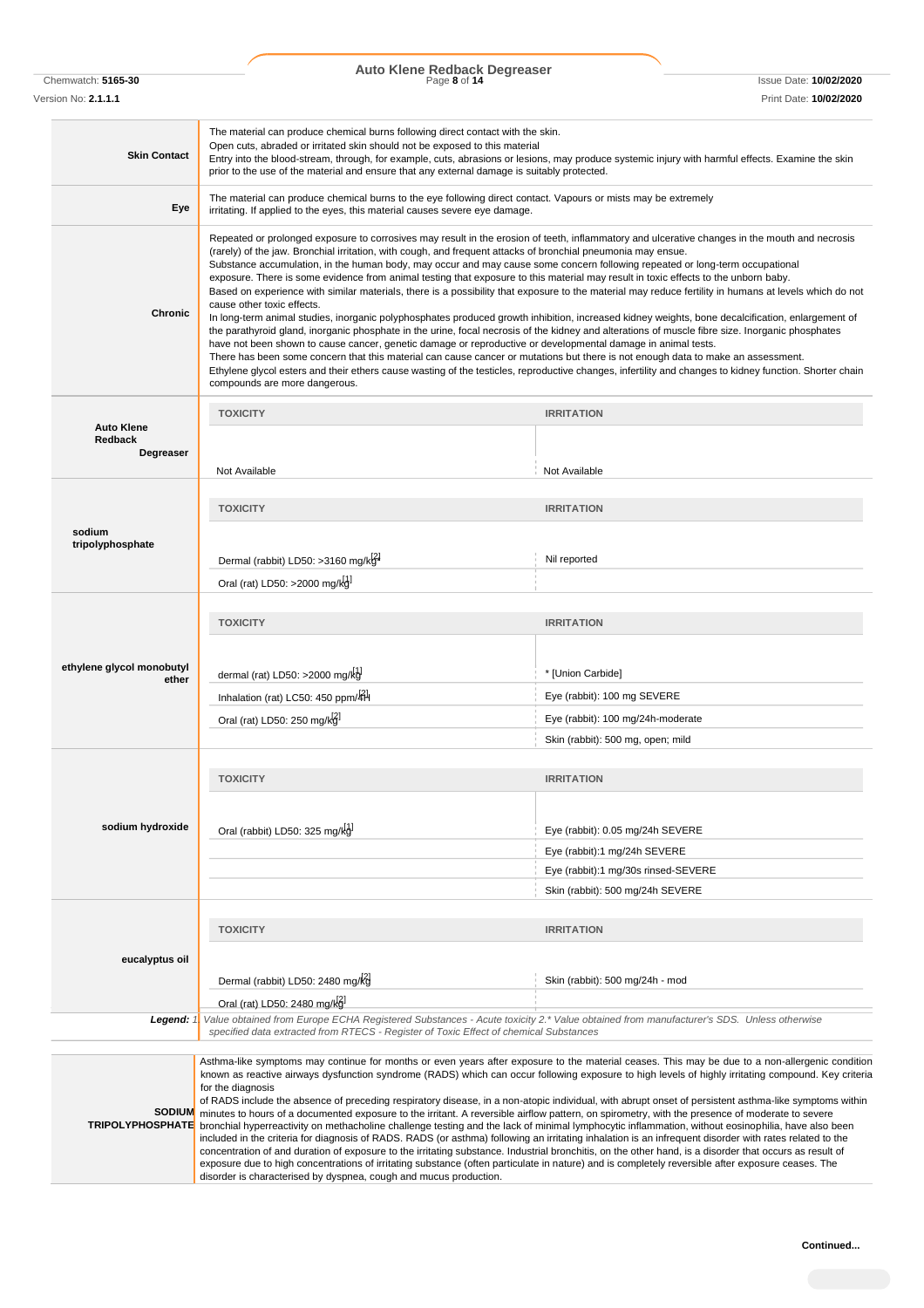Chemwatch: **5165-30** Page **9** of **14** Issue Date: **10/02/2020 Auto Klene Redback Degreaser**

Version No: **2.1.1.1** Print Date: **10/02/2020**

|                                         | The material may produce severe irritation to the eye causing pronounced inflammation. Repeated or prolonged exposure to irritants may produce<br>conjunctivitis.                                                                                                                                                                                                                                                                                                                                                                                                                                                                                                                                                                                                                                         |                                 |                                                                       |
|-----------------------------------------|-----------------------------------------------------------------------------------------------------------------------------------------------------------------------------------------------------------------------------------------------------------------------------------------------------------------------------------------------------------------------------------------------------------------------------------------------------------------------------------------------------------------------------------------------------------------------------------------------------------------------------------------------------------------------------------------------------------------------------------------------------------------------------------------------------------|---------------------------------|-----------------------------------------------------------------------|
| <b>ETHYLENE GLYCOL</b>                  | The material may cause skin irritation after prolonged or repeated exposure and may produce on contact skin redness, swelling, the production of                                                                                                                                                                                                                                                                                                                                                                                                                                                                                                                                                                                                                                                          |                                 |                                                                       |
| <b>MONOBUTYL ETHER</b>                  | vesicles, scaling and thickening of the skin.                                                                                                                                                                                                                                                                                                                                                                                                                                                                                                                                                                                                                                                                                                                                                             |                                 |                                                                       |
|                                         | For ethylene glycol monoalkyl ethers and their acetates (EGMAEs):                                                                                                                                                                                                                                                                                                                                                                                                                                                                                                                                                                                                                                                                                                                                         |                                 |                                                                       |
|                                         | Typical members of this category are ethylene glycol propylene ether (EGPE), ethylene glycol butyl ether (EGBE) and ethylene glycol hexyl ether (EGHE)                                                                                                                                                                                                                                                                                                                                                                                                                                                                                                                                                                                                                                                    |                                 |                                                                       |
|                                         | and their acetates.<br>EGMAEs are substrates for alcohol dehydrogenase isozyme ADH-3, which catalyzes the conversion of their terminal alcohols to aldehydes (which are                                                                                                                                                                                                                                                                                                                                                                                                                                                                                                                                                                                                                                   |                                 |                                                                       |
|                                         | transient metabolites). Further, rapid conversion of the aldehydes by aldehyde dehydrogenase produces alkoxyacetic acids, which are the predominant                                                                                                                                                                                                                                                                                                                                                                                                                                                                                                                                                                                                                                                       |                                 |                                                                       |
|                                         | urinary                                                                                                                                                                                                                                                                                                                                                                                                                                                                                                                                                                                                                                                                                                                                                                                                   |                                 |                                                                       |
|                                         | metabolites of mono substituted glycol ethers.<br>Acute Toxicity: Oral LD50 values in rats for all category members range from 739 (EGHE) to 3089 mg/kg bw (EGPE), with values increasing with                                                                                                                                                                                                                                                                                                                                                                                                                                                                                                                                                                                                            |                                 |                                                                       |
|                                         | decreasing molecular weight. Four to six hour acute inhalation toxicity studies were conducted for these chemicals in rats at the highest vapour                                                                                                                                                                                                                                                                                                                                                                                                                                                                                                                                                                                                                                                          |                                 |                                                                       |
|                                         | concentrations practically achievable. Values range from LC0 > 85 ppm (508 mg/m3) for EGHE, LC50 > 400ppm (2620 mg/m3) for EGBEA to LC50 ><br>2132 ppm (9061 mg/m3) for EGPE. No lethality was observed for any of these materials under these conditions.                                                                                                                                                                                                                                                                                                                                                                                                                                                                                                                                                |                                 |                                                                       |
|                                         | Exposure of pregnant rats to ethylene glycol monobutyl ether (2-butoxyethanol) at 100 ppm or rabbits at 200 ppm during organogenesis resulted in                                                                                                                                                                                                                                                                                                                                                                                                                                                                                                                                                                                                                                                          |                                 |                                                                       |
|                                         | maternal toxicity and embryotoxicity including a decreased number of viable implantations per litter. Slight foetoxicity in the form of poorly ossified or<br>unossified skeletal elements was also apparent in rats. Teratogenic effects were not observed in other species.                                                                                                                                                                                                                                                                                                                                                                                                                                                                                                                             |                                 |                                                                       |
|                                         | At least one researcher has stated that the reproductive effects were less than that of other monoalkyl ethers of ethylene glycol.                                                                                                                                                                                                                                                                                                                                                                                                                                                                                                                                                                                                                                                                        |                                 |                                                                       |
|                                         | Chronic exposure may cause anaemia, macrocytosis, abnormally large red cells and abnormal red cell fragility.<br>Exposure of male and female rats and mice for 14 weeks to 2 years produced a regenerative haemolytic anaemia and subsequent effects on the                                                                                                                                                                                                                                                                                                                                                                                                                                                                                                                                               |                                 |                                                                       |
|                                         | haemopoietic system in rats and mice. In addition, 2-butoxyethanol exposures caused increases in the incidence of neoplasms and nonneoplastic                                                                                                                                                                                                                                                                                                                                                                                                                                                                                                                                                                                                                                                             |                                 |                                                                       |
|                                         | lesions (1). For ethylene glycol:                                                                                                                                                                                                                                                                                                                                                                                                                                                                                                                                                                                                                                                                                                                                                                         |                                 |                                                                       |
|                                         | Ethylene glycol is quickly and extensively absorbed through the gastrointestinal tract. Limited information suggests that it is also absorbed through the<br>respiratory tract; dermal absorption is apparently slow. Following absorption, ethylene glycol is distributed throughout the body according to total body                                                                                                                                                                                                                                                                                                                                                                                                                                                                                    |                                 |                                                                       |
|                                         | water. In                                                                                                                                                                                                                                                                                                                                                                                                                                                                                                                                                                                                                                                                                                                                                                                                 |                                 |                                                                       |
|                                         | most mammalian species, including humans, ethylene glycol is initially metabolised by alcohol.<br>dehydrogenase to form glycolaldehyde, which is rapidly converted to glycolic acid and glyoxal by aldehyde oxidase and aldehyde dehydrogenase.                                                                                                                                                                                                                                                                                                                                                                                                                                                                                                                                                           |                                 |                                                                       |
|                                         | These metabolites are oxidised to glyoxylate; glyoxylate may be further metabolised to formic acid, oxalic acid, and glycine. Breakdown of both glycine                                                                                                                                                                                                                                                                                                                                                                                                                                                                                                                                                                                                                                                   |                                 |                                                                       |
|                                         | and formic acid can generate CO2, which is one of the major elimination products of ethylene glycol.<br>NOTE: Changes in kidney, liver, spleen and lungs are observed in animals exposed to high concentrations of this substance by all routes. ** ASCC                                                                                                                                                                                                                                                                                                                                                                                                                                                                                                                                                  |                                 |                                                                       |
|                                         | (NZ) SDS                                                                                                                                                                                                                                                                                                                                                                                                                                                                                                                                                                                                                                                                                                                                                                                                  |                                 |                                                                       |
|                                         | The material may produce severe irritation to the eye causing pronounced inflammation. Repeated or prolonged exposure to irritants may produce<br>conjunctivitis.                                                                                                                                                                                                                                                                                                                                                                                                                                                                                                                                                                                                                                         |                                 |                                                                       |
|                                         | The material may cause severe skin irritation after prolonged or repeated exposure and may produce on contact skin redness, swelling, the production                                                                                                                                                                                                                                                                                                                                                                                                                                                                                                                                                                                                                                                      |                                 |                                                                       |
|                                         | of vesicles, scaling and thickening of the skin. Repeated exposures may produce severe ulceration.                                                                                                                                                                                                                                                                                                                                                                                                                                                                                                                                                                                                                                                                                                        |                                 |                                                                       |
|                                         | Asthma-like symptoms may continue for months or even years after exposure to the material ceases. This may be due to a non-allergenic condition                                                                                                                                                                                                                                                                                                                                                                                                                                                                                                                                                                                                                                                           |                                 |                                                                       |
| <b>SODIUM HYDROXIDE</b>                 | known as reactive airways dysfunction syndrome (RADS) which can occur following exposure to high levels of highly irritating compound. Key criteria                                                                                                                                                                                                                                                                                                                                                                                                                                                                                                                                                                                                                                                       |                                 |                                                                       |
|                                         | for the diagnosis<br>of RADS include the absence of preceding respiratory disease, in a non-atopic individual, with abrupt onset of persistent asthma-like symptoms within<br>minutes to hours of a documented exposure to the irritant. A reversible airflow pattern, on spirometry, with the presence of moderate to severe<br>bronchial hyperreactivity on methacholine challenge testing and the lack of minimal lymphocytic inflammation, without eosinophilia, have also been<br>included in the criteria for diagnosis of RADS. RADS (or asthma) following an irritating inhalation is an infrequent disorder with rates related to the<br>concentration of and duration of exposure to the irritating substance. Industrial bronchitis, on the other hand, is a disorder that occurs as result of |                                 |                                                                       |
|                                         |                                                                                                                                                                                                                                                                                                                                                                                                                                                                                                                                                                                                                                                                                                                                                                                                           |                                 |                                                                       |
|                                         |                                                                                                                                                                                                                                                                                                                                                                                                                                                                                                                                                                                                                                                                                                                                                                                                           |                                 |                                                                       |
|                                         | exposure due to high concentrations of irritating substance (often particulate in nature) and is completely reversible after exposure ceases. The                                                                                                                                                                                                                                                                                                                                                                                                                                                                                                                                                                                                                                                         |                                 |                                                                       |
|                                         | disorder is characterised by dyspnea, cough and mucus production.                                                                                                                                                                                                                                                                                                                                                                                                                                                                                                                                                                                                                                                                                                                                         |                                 |                                                                       |
|                                         | The following information refers to contact allergens as a group and may not be specific to this product.<br>Contact allergies quickly manifest themselves as contact eczema, more rarely as urticaria or Quincke's oedema. The pathogenesis of contact eczema                                                                                                                                                                                                                                                                                                                                                                                                                                                                                                                                            |                                 |                                                                       |
|                                         | involves a cell-mediated (T lymphocytes) immune reaction of the delayed type. Other allergic skin reactions, e.g. contact urticaria, involve antibody-                                                                                                                                                                                                                                                                                                                                                                                                                                                                                                                                                                                                                                                    |                                 |                                                                       |
|                                         | mediated immune reactions. The significance of the contact allergen is not simply determined by its sensitisation potential: the distribution of the                                                                                                                                                                                                                                                                                                                                                                                                                                                                                                                                                                                                                                                      | substance and the opportunities |                                                                       |
|                                         | for contact with it are equally important. A weakly sensitising substance which is widely distributed can be a more important allergen than one with                                                                                                                                                                                                                                                                                                                                                                                                                                                                                                                                                                                                                                                      |                                 |                                                                       |
|                                         | stronger sensitising potential with which few individuals come into contact. From a clinical point of view, substances are noteworthy if they produce an<br>allergic test reaction in more than 1% of the persons tested.                                                                                                                                                                                                                                                                                                                                                                                                                                                                                                                                                                                 |                                 |                                                                       |
|                                         |                                                                                                                                                                                                                                                                                                                                                                                                                                                                                                                                                                                                                                                                                                                                                                                                           |                                 |                                                                       |
| <b>EUCALYPTUS OIL</b>                   | Asthma-like symptoms may continue for months or even years after exposure to the material ceases. This may be due to a non-allergenic condition<br>known as reactive airways dysfunction syndrome (RADS) which can occur following exposure to high levels of highly irritating compound. Key criteria                                                                                                                                                                                                                                                                                                                                                                                                                                                                                                    |                                 |                                                                       |
|                                         | for the diagnosis                                                                                                                                                                                                                                                                                                                                                                                                                                                                                                                                                                                                                                                                                                                                                                                         |                                 |                                                                       |
|                                         | of RADS include the absence of preceding respiratory disease, in a non-atopic individual, with abrupt onset of persistent asthma-like symptoms within<br>minutes to hours of a documented exposure to the irritant. A reversible airflow pattern, on spirometry, with the presence of moderate to severe                                                                                                                                                                                                                                                                                                                                                                                                                                                                                                  |                                 |                                                                       |
|                                         | bronchial hyperreactivity on methacholine challenge testing and the lack of minimal lymphocytic inflammation, without eosinophilia, have also been                                                                                                                                                                                                                                                                                                                                                                                                                                                                                                                                                                                                                                                        |                                 |                                                                       |
|                                         | included in the criteria for diagnosis of RADS. RADS (or asthma) following an irritating inhalation is an infrequent disorder with rates related to the<br>concentration of and duration of exposure to the irritating substance. Industrial bronchitis, on the other hand, is a disorder that occurs as result of                                                                                                                                                                                                                                                                                                                                                                                                                                                                                        |                                 |                                                                       |
|                                         | exposure due to high concentrations of irritating substance (often particulate in nature) and is completely reversible after exposure ceases. The                                                                                                                                                                                                                                                                                                                                                                                                                                                                                                                                                                                                                                                         |                                 |                                                                       |
|                                         | disorder is characterised by dyspnea, cough and mucus production.                                                                                                                                                                                                                                                                                                                                                                                                                                                                                                                                                                                                                                                                                                                                         |                                 |                                                                       |
| <b>Acute Toxicity</b>                   |                                                                                                                                                                                                                                                                                                                                                                                                                                                                                                                                                                                                                                                                                                                                                                                                           | Carcinogenicity                 |                                                                       |
|                                         |                                                                                                                                                                                                                                                                                                                                                                                                                                                                                                                                                                                                                                                                                                                                                                                                           |                                 |                                                                       |
| Skin Irritation/Corrosion               | ✔                                                                                                                                                                                                                                                                                                                                                                                                                                                                                                                                                                                                                                                                                                                                                                                                         | Reproductivity                  |                                                                       |
| <b>Serious Eye</b><br>Damage/Irritation | ✔                                                                                                                                                                                                                                                                                                                                                                                                                                                                                                                                                                                                                                                                                                                                                                                                         | <b>STOT - Single Exposure</b>   | O                                                                     |
| <b>Respiratory or Skin</b>              |                                                                                                                                                                                                                                                                                                                                                                                                                                                                                                                                                                                                                                                                                                                                                                                                           |                                 |                                                                       |
| sensitisation                           | ◎                                                                                                                                                                                                                                                                                                                                                                                                                                                                                                                                                                                                                                                                                                                                                                                                         | <b>STOT - Repeated Exposure</b> | O                                                                     |
|                                         |                                                                                                                                                                                                                                                                                                                                                                                                                                                                                                                                                                                                                                                                                                                                                                                                           |                                 |                                                                       |
| <b>Mutagenicity</b>                     |                                                                                                                                                                                                                                                                                                                                                                                                                                                                                                                                                                                                                                                                                                                                                                                                           | <b>Aspiration Hazard</b>        |                                                                       |
|                                         |                                                                                                                                                                                                                                                                                                                                                                                                                                                                                                                                                                                                                                                                                                                                                                                                           | Legend:<br>×                    | - Data available but does not fill the criteria for<br>classification |
|                                         |                                                                                                                                                                                                                                                                                                                                                                                                                                                                                                                                                                                                                                                                                                                                                                                                           | v                               |                                                                       |

*– Data required to make classification available – Data Not Available to make classification*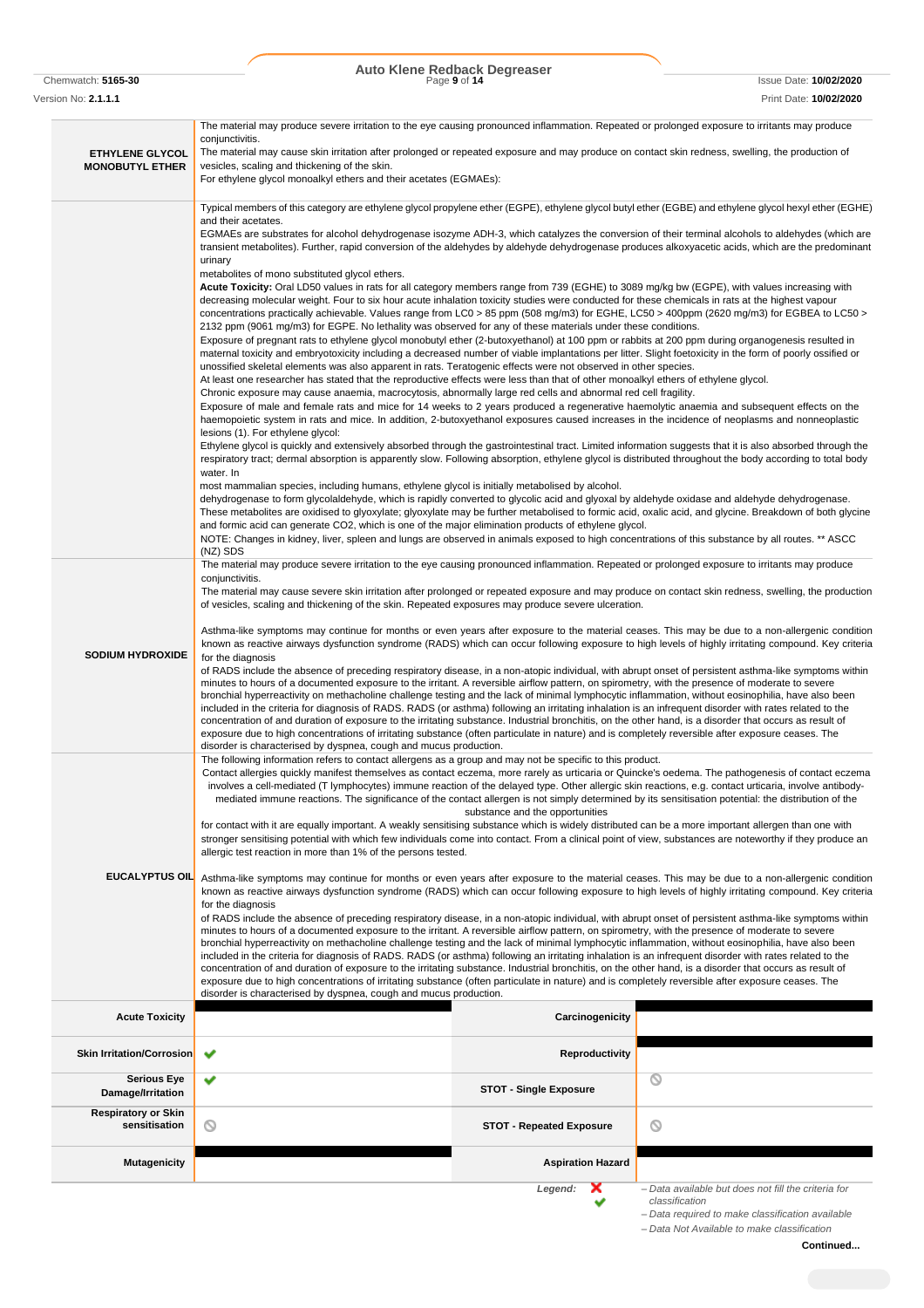Chemwatch: **5165-30** Page **10** of **14** Issue Date: **10/02/2020 Auto Klene Redback Degreaser**

Version No: **2.1.1.1** Print Date: **10/02/2020**

# **SECTION 12 ECOLOGICAL INFORMATION**

| <b>Toxicity</b>                    |                                                                                                                                           |                           |                               |                  |                |
|------------------------------------|-------------------------------------------------------------------------------------------------------------------------------------------|---------------------------|-------------------------------|------------------|----------------|
| Ingredient                         | Endpoint                                                                                                                                  | <b>Test Duration (hr)</b> | <b>Species</b>                | Value            | <b>Source</b>  |
| sodium tripolyphosphate            | <b>EC50</b>                                                                                                                               | 48                        | Crustacea                     | >70.7-<101.3mg/L | $\overline{2}$ |
| sodium tripolyphosphate            | <b>EC50</b>                                                                                                                               | 96                        | Algae or other aquatic plants | 69.2mg/L         | $\overline{2}$ |
| ethylene glycol monobutyl<br>ether | EC50                                                                                                                                      | 384                       | Crustacea                     | 51.539mg/L       | 3              |
| ethylene glycol monobutyl<br>ether | <b>LC50</b>                                                                                                                               | 96                        | Fish                          | 222.042mg/L      | 3              |
| ethylene glycol monobutyl<br>ether | <b>EC50</b>                                                                                                                               | 48                        | Crustacea                     | 164mg/L          | $\overline{2}$ |
| ethylene glycol monobutyl<br>ether | <b>NOEC</b>                                                                                                                               | 168                       | Crustacea                     | 56mg/L           | $\overline{2}$ |
| ethylene glycol monobutyl<br>ether | EC50                                                                                                                                      | 96                        | Algae or other aquatic plants | 720mg/L          | $\overline{2}$ |
| sodium hydroxide                   | EC50                                                                                                                                      | 384                       | Crustacea                     | 27901.643mg/L    | 3              |
| sodium hydroxide                   | EC50                                                                                                                                      | 96                        | Algae or other aquatic plants | 1034.10043mg/L   | 3              |
| sodium hydroxide                   | <b>LC50</b>                                                                                                                               | 96                        | Fish                          | 4.16158mg/L      | 3              |
| sodium hydroxide                   | <b>NOEC</b>                                                                                                                               | 96                        | Fish                          | 56mg/L           | 4              |
| sodium hydroxide                   | <b>EC50</b>                                                                                                                               | 48                        | Crustacea                     | 40.4mg/L         | $\overline{2}$ |
| eucalyptus oil                     | <b>EC50</b>                                                                                                                               | 96                        | Fish                          | 0.179mg/L        | $\overline{2}$ |
| eucalyptus oil                     | <b>LC50</b>                                                                                                                               | 96                        | Fish                          | $0.28$ mg/L      | $\overline{2}$ |
| eucalyptus oil                     | <b>EC50</b>                                                                                                                               | 48                        | Crustacea                     | 0.307mg/L        | 2              |
| eucalyptus oil                     | <b>EC50</b>                                                                                                                               | 72                        | Algae or other aquatic plants | $>1.6$ mg/L      | 2              |
| eucalyptus oil                     | <b>NOEC</b>                                                                                                                               | 48                        | Algae or other aquatic plants | 0.247mg/L        | 2              |
|                                    | Extracted from 1 HICHD Toxicity Data 2 Europe ECHA Registered Substances - Ecotoxicological Information - Aquatic Toxicity 3 EPIWIN Suite |                           |                               |                  |                |

*Legend:*

*Extracted from 1. IUCLID Toxicity Data 2. Europe ECHA Registered Substances - Ecotoxicological Information - Aquatic Toxicity 3. EPIWIN Suite V3.12 - Aquatic Toxicity Data (Estimated) 4. US EPA, Ecotox database - Aquatic Toxicity Data 5. ECETOC Aquatic Hazard Assessment Data 6. NITE* 

*(Japan) -*

*Bioconcentration Data 7. METI (Japan) - Bioconcentration Data 8. Vendor Data*

On the basis of available evidence concerning either toxicity, persistence, potential to accumulate and or observed environmental fate and behaviour, the material may present a danger, immediate or long-term and /or delayed, to the structure and/ or functioning of natural ecosystems. Prevent, by any means available, spillage from entering drains or water

courses. **DO NOT** discharge into sewer or waterways.

### **Persistence and degradability**

| Ingredient                                  | Persistence: Water/Soil              | Persistence: Air              |  |  |
|---------------------------------------------|--------------------------------------|-------------------------------|--|--|
| ethylene glycol monobutyl<br>ether          | LOW (Half-life = $56 \text{ days}$ ) | LOW (Half-life $= 1.37$ days) |  |  |
| sodium hydroxide                            | LOW                                  | LOW                           |  |  |
| <b>Bioaccumulative potential</b>            |                                      |                               |  |  |
| Ingredient                                  | <b>Bioaccumulation</b>               |                               |  |  |
| ethylene glycol monobutyl<br>ether          | LOW (BCF = $2.51$ )                  |                               |  |  |
| sodium hydroxide                            | LOW (LogKOW = $-3.8796$ )            |                               |  |  |
| <b>Mobility in soil</b>                     |                                      |                               |  |  |
| Ingredient                                  | <b>Mobility</b>                      |                               |  |  |
| ethylene glycol monobutyl<br>ether          | $HIGH (KOC = 1)$                     |                               |  |  |
| sodium hydroxide                            | LOW ( $KOC = 14.3$ )                 |                               |  |  |
| <b>OF ATIAN 10 DIODAGAL AGNOIDED ATIANO</b> |                                      |                               |  |  |

# **SECTION 13 DISPOSAL CONSIDERATIONS**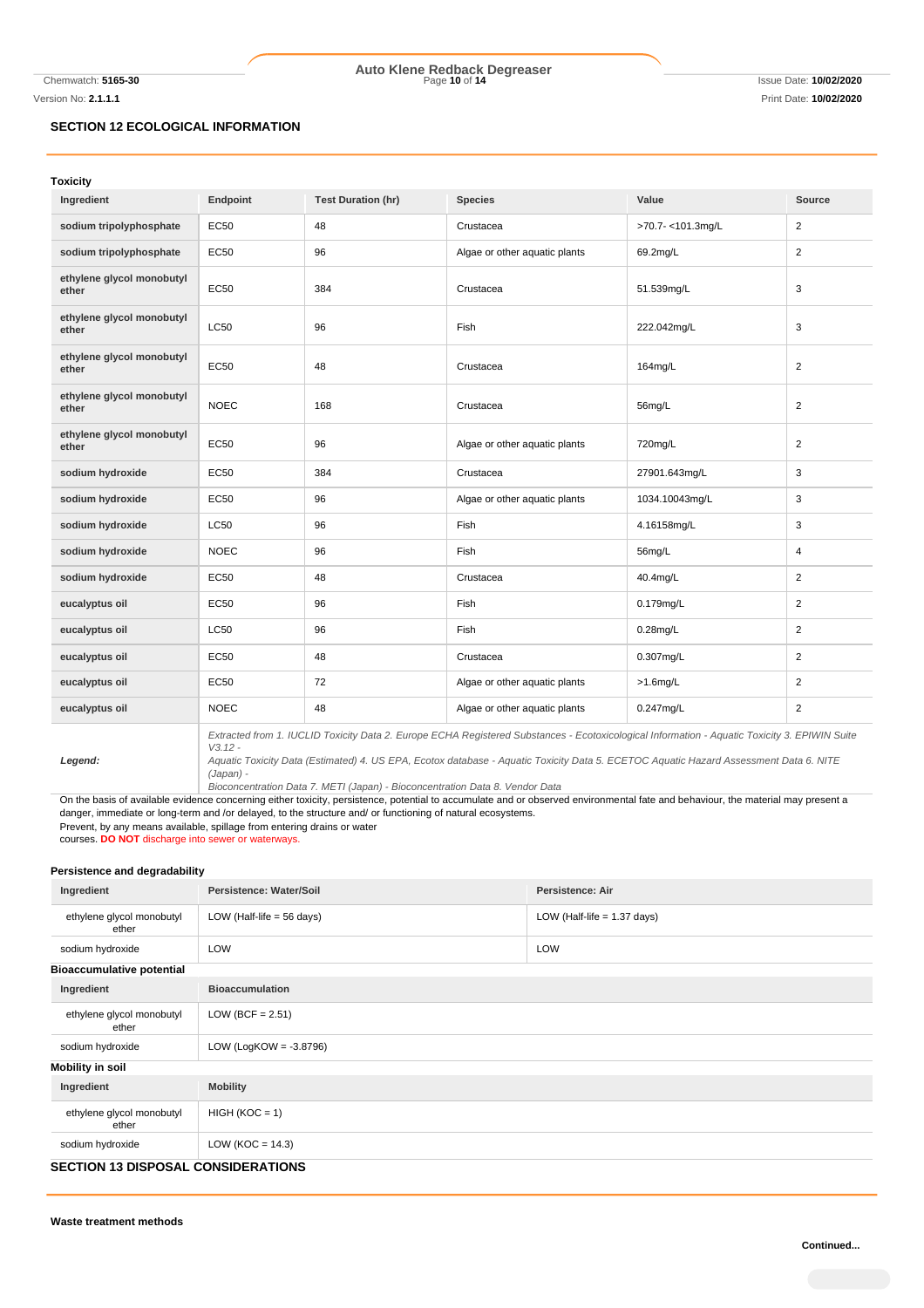Chemwatch: **5165-30** Page **11** of **14** Issue Date: **10/02/2020 Auto Klene Redback Degreaser**

Version No: **2.1.1.1** Print Date: **10/02/2020**

#### **Product / Packaging disposal** Legislation addressing waste disposal requirements may differ by country, state and/ or territory. Each user must refer to laws operating in their area. In some areas, certain wastes must be tracked. A Hierarchy of Controls seems to be common - the user should investigate: Reduction Reuse Recycling Disposal (if all else fails) This material may be recycled if unused, or if it has not been contaminated so as to make it unsuitable for its intended use. If it has been contaminated, it may be possible to reclaim the product by filtration, distillation or some other means. Shelf life considerations should also be applied in making decisions of this type. Note that properties of a material may change in use, and recycling or reuse may not always be appropriate. **DO NOT** allow wash water from cleaning or process equipment to enter drains. It may be necessary to collect all wash water for treatment before disposal. In all cases disposal to sewer may be subject to local laws and regulations and these should be considered first. Where in doubt contact the responsible authority. Recycle wherever possible. Consult manufacturer for recycling options or consult local or regional waste management authority for disposal if no suitable treatment or disposal facility can be identified. Treat and neutralise at an approved treatment plant. Treatment should involve: Neutralisation followed by: burial in a land-fill specifically licenced to accept chemical and / or pharmaceutical wastes or Incineration in a licenced apparatus (after admixture with suitable combustible

material) Decontaminate empty containers. Observe all label safeguards until containers are cleaned and destroyed.

## **SECTION 14 TRANSPORT INFORMATION**

| <b>Labels Required</b>               |                                                                                                                                                                                                                                                                                                  |                                                     |  |  |
|--------------------------------------|--------------------------------------------------------------------------------------------------------------------------------------------------------------------------------------------------------------------------------------------------------------------------------------------------|-----------------------------------------------------|--|--|
|                                      |                                                                                                                                                                                                                                                                                                  |                                                     |  |  |
| <b>Marine Pollutant</b>              | <b>NO</b>                                                                                                                                                                                                                                                                                        |                                                     |  |  |
| Land transport (ADG)                 |                                                                                                                                                                                                                                                                                                  |                                                     |  |  |
| <b>UN number</b>                     | 1719                                                                                                                                                                                                                                                                                             |                                                     |  |  |
| Packing group                        | $\mathbf{III}$                                                                                                                                                                                                                                                                                   |                                                     |  |  |
| <b>UN proper shipping</b><br>name    | CAUSTIC ALKALI LIQUID, N.O.S. (contains sodium hydroxide)                                                                                                                                                                                                                                        |                                                     |  |  |
| Environmental<br>hazard              | Not Applicable                                                                                                                                                                                                                                                                                   |                                                     |  |  |
| <b>Transport hazard</b><br>class(es) | Class<br>8<br>Subrisk<br>Not Applicable                                                                                                                                                                                                                                                          |                                                     |  |  |
| Special precautions for<br>user      | Special provisions<br>223 274<br>5L<br>Limited quantity                                                                                                                                                                                                                                          |                                                     |  |  |
| Air transport (ICAO-IATA / DGR)      |                                                                                                                                                                                                                                                                                                  |                                                     |  |  |
| <b>UN number</b>                     | 1719                                                                                                                                                                                                                                                                                             |                                                     |  |  |
| Packing group                        | $\ensuremath{\mathsf{III}}\xspace$                                                                                                                                                                                                                                                               |                                                     |  |  |
| <b>UN proper shipping</b><br>name    | Caustic alkali liquid, n.o.s. * (contains sodium hydroxide)                                                                                                                                                                                                                                      |                                                     |  |  |
| Environmental<br>hazard              | Not Applicable                                                                                                                                                                                                                                                                                   |                                                     |  |  |
| <b>Transport hazard</b><br>class(es) | <b>ICAO/IATA Class</b><br>8<br>ICAO / IATA Subrisk<br>Not Applicable<br>8L<br><b>ERG Code</b>                                                                                                                                                                                                    |                                                     |  |  |
| Special precautions for<br>user      | Special provisions<br>Cargo Only Packing Instructions<br>Cargo Only Maximum Qty / Pack<br>Passenger and Cargo Packing Instructions<br>Passenger and Cargo Maximum Qty / Pack<br>Passenger and Cargo Limited Quantity Packing Instructions Y841<br>Passenger and Cargo Limited Maximum Qty / Pack | A3A803<br>856<br>60L<br>852<br>5L<br>1 <sub>L</sub> |  |  |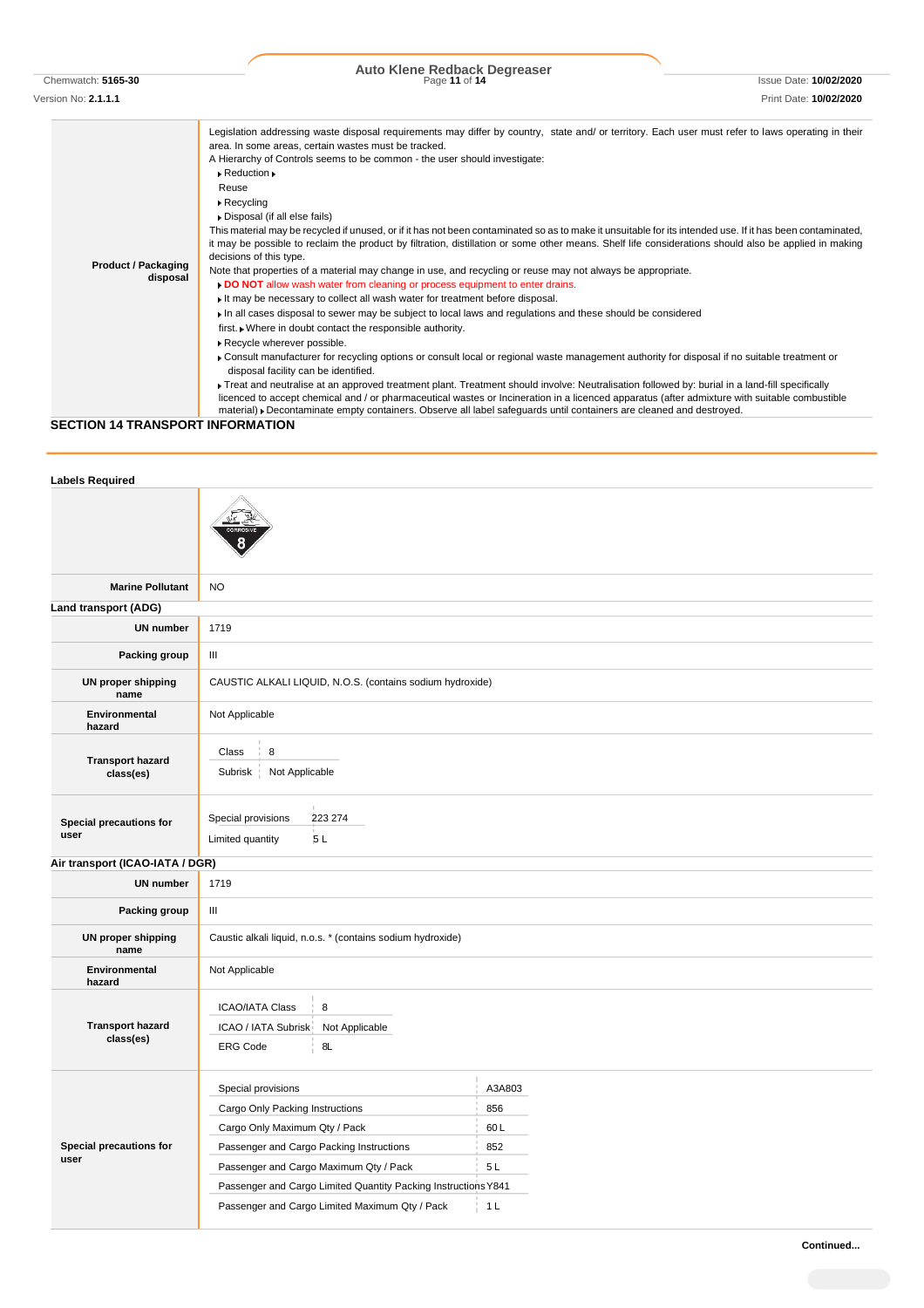# Chemwatch: **5165-30** Page **12** of **14** Issue Date: **10/02/2020 Auto Klene Redback Degreaser**

| Version No: 2.1.1.1                  | Print Date: 10/02/2020                                                                            |  |  |  |
|--------------------------------------|---------------------------------------------------------------------------------------------------|--|--|--|
| <b>HAZCHEM</b>                       | 2R                                                                                                |  |  |  |
| Sea transport (IMDG-Code / GGVSee)   |                                                                                                   |  |  |  |
| <b>UN number</b>                     | 1719                                                                                              |  |  |  |
| Packing group                        | Ш                                                                                                 |  |  |  |
| UN proper shipping<br>name           | CAUSTIC ALKALI LIQUID, N.O.S. (contains sodium hydroxide)                                         |  |  |  |
| Environmental<br>hazard              | Not Applicable                                                                                    |  |  |  |
| <b>Transport hazard</b><br>class(es) | <b>IMDG Class</b><br>8<br>IMDG Subrisk   Not Applicable                                           |  |  |  |
| Special precautions for<br>user      | <b>EMS Number</b><br>F-A, S-B<br>Special provisions<br>223 274<br>5L<br><b>Limited Quantities</b> |  |  |  |

**Transport in bulk according to Annex II of MARPOL and the IBC code**

Not Applicable

# **SECTION 15 REGULATORY INFORMATION**

# **Safety, health and environmental regulations / legislation specific for the substance or mixture**

## **SODIUM TRIPOLYPHOSPHATE(7758-29-4) IS FOUND ON THE FOLLOWING REGULATORY LISTS**

Australia Inventory of Chemical Substances (AICS)

# **ETHYLENE GLYCOL MONOBUTYL ETHER(111-76-2) IS FOUND ON THE FOLLOWING REGULATORY LISTS**

| Australia Exposure Standards                                           | Australia Inventory of Chemical Substances (AICS)                                                |
|------------------------------------------------------------------------|--------------------------------------------------------------------------------------------------|
| Australia Hazardous Substances Information System - Consolidated Lists | International Agency for Research on Cancer (IARC) - Agents Classified by the IARC<br>Monographs |
| SODIUM HYDROXIDE(1310-73-2) IS FOUND ON THE FOLLOWING REGULATORY LISTS |                                                                                                  |
| Australia Exposure Standards                                           | Australia Inventory of Chemical Substances (AICS)                                                |
| Australia Hazardous Substances Information System - Consolidated Lists |                                                                                                  |
| EUCALYPTUS OIL(92502-70-0) IS FOUND ON THE FOLLOWING REGULATORY LISTS  |                                                                                                  |
| Australia Inventory of Chemical Substances (AICS)                      |                                                                                                  |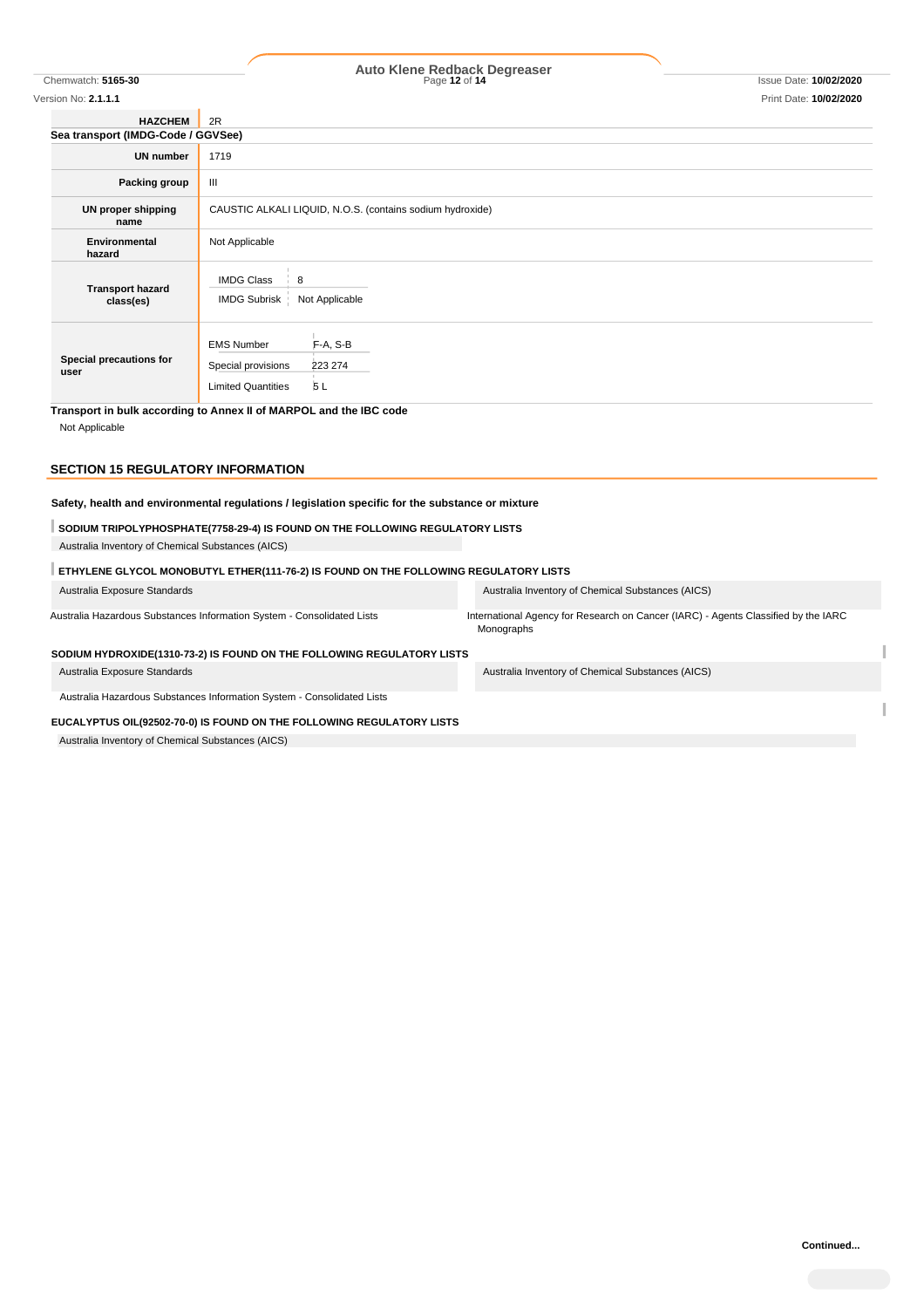Version No: **2.1.1.1** Print Date: **05/04/2016**

| <b>National Inventory</b>               | <b>Status</b>                                                                                                                                                                              |
|-----------------------------------------|--------------------------------------------------------------------------------------------------------------------------------------------------------------------------------------------|
| Australia - AICS                        | Y                                                                                                                                                                                          |
| Canada - DSL                            | Y                                                                                                                                                                                          |
| Canada - NDSL                           | N (sodium tripolyphosphate; eucalyptus oil; ethylene glycol monobutyl ether; sodium hydroxide)                                                                                             |
| China - IECSC                           | Y                                                                                                                                                                                          |
| Europe - EINEC / ELINCS /<br><b>NLP</b> | Y                                                                                                                                                                                          |
| Japan - ENCS                            | N (sodium tripolyphosphate; eucalyptus oil)                                                                                                                                                |
| Korea - KECI                            | Y                                                                                                                                                                                          |
| New Zealand - NZIoC                     | Y                                                                                                                                                                                          |
| Philippines - PICCS                     | Y                                                                                                                                                                                          |
| <b>USA - TSCA</b>                       | Y                                                                                                                                                                                          |
| Legend:                                 | $Y = All$ ingredients are on the inventory<br>N = Not determined or one or more ingredients are not on the inventory and are not exempt from listing(see specific ingredients in brackets) |

# **SECTION 16 OTHER INFORMATION**

#### **Other information**

# **Ingredients with multiple cas numbers**

| Name                    | <b>CAS No</b>                                             |
|-------------------------|-----------------------------------------------------------|
| sodium tripolyphosphate | 15091-98-2, 7758-29-4                                     |
| sodium hydroxide        | 12200-64-5, 1310-73-2                                     |
| eucalyptus oil          | 8000-48-4, 84625-32-1, 85203-56-1, 91771-68-5, 92502-70-0 |

Classification of the preparation and its individual components has drawn on official and authoritative sources as well as independent review by the Chemwatch Classification committee using available literature references.

A list of reference resources used to assist the committee may be found at:

www.chemwatch.net

The SDS is a Hazard Communication tool and should be used to assist in the Risk Assessment. Many factors determine whether the reported Hazards are Risks in the workplace or other settings. Risks may be determined by reference to Exposures Scenarios. Scale of use, frequency of use and current or available engineering controls must be considered.